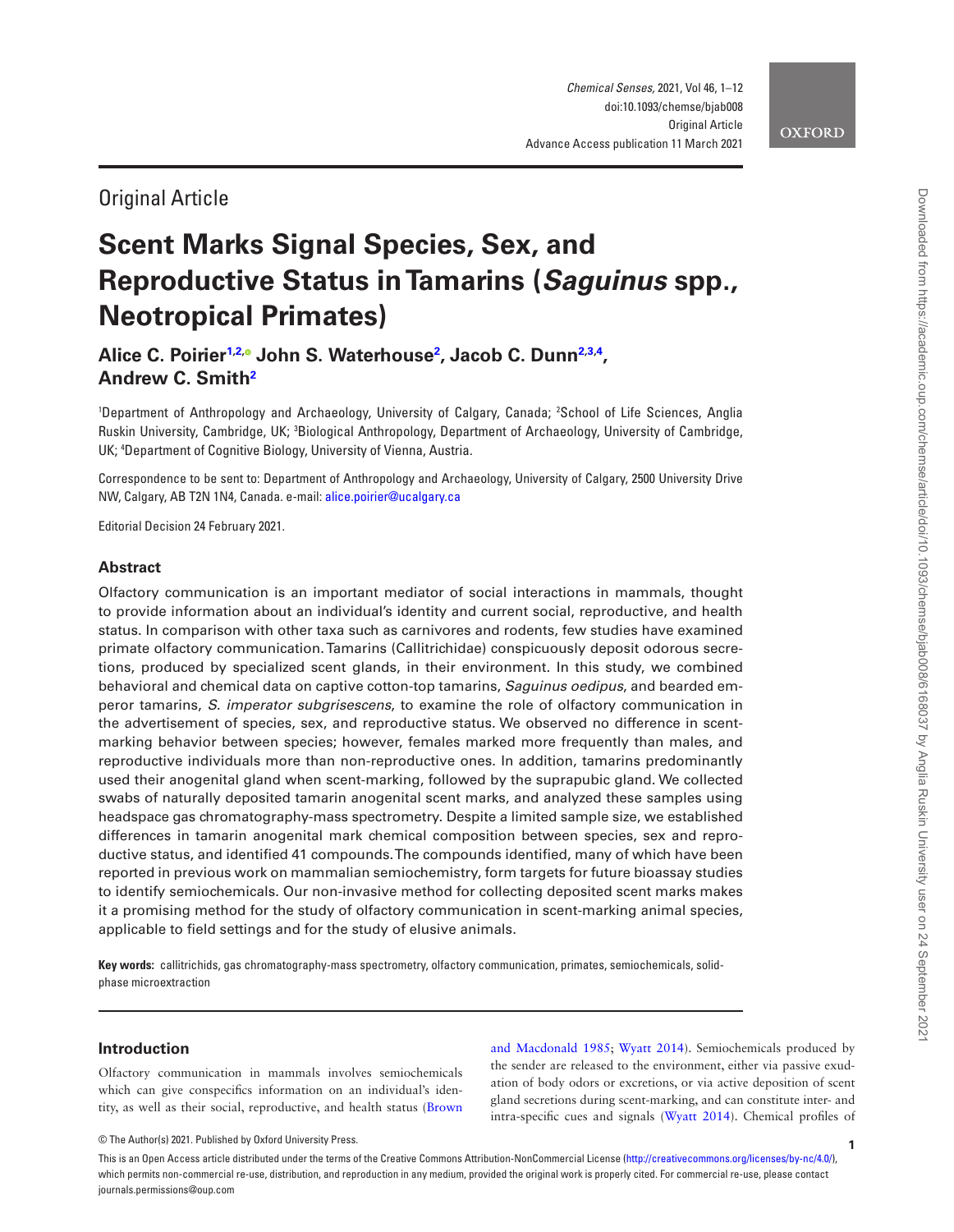mammalian scent gland odor secretions can convey information on species (e.g. in owl monkeys, *Aotus nancymaae* and *A. azarae*, Spence-Aizenberg et al. 2018; and sympatric Siberian weasels, *Mustela sibirica*, and steppe polecats, *M. eversmanni*, [Zhang et al.](#page-11-2)  [2002\)](#page-11-2), group (e.g. in mandrills, *Mandrillus sphinx*, [Vaglio et al.](#page-11-3)  [2016;](#page-11-3) and meerkats, *Suricata suricatta*, [Leclaire et al. 2017\)](#page-10-1), sex (e.g. in mandrills, [Setchell et al. 2010;](#page-11-4) and giant pandas, *Ailuropoda melanoleuca*, [Hagey and MacDonald 2003](#page-10-2); [Yuan et al. 2004](#page-11-5)), reproductive status (e.g. in Coquerel's sifakas, *Propithecus coquereli*, [Greene and Drea 2014](#page-10-3); and cotton-top tamarins, *Saguinus oedipus*, [Washabaugh and Snowdon 1998](#page-11-6)), and individual identity (e.g. in common marmosets, *Callithrix jacchus*, [Smith et al. 2001;](#page-11-7) and European badgers, *Meles meles*, [Buesching et al. 2002a](#page-10-4), [2002b\)](#page-10-5). Furthermore, specialized scent glands may also contain different semiochemicals, allowing different cues and signals to be conveyed via one or another of the glands, as suggested in ring-tailed lemurs, *Lemur catta* ([Scordato et al. 2007](#page-11-8); [Greene et al. 2016a\)](#page-10-6). Although primates have historically been considered to have a poor sense of smell [\(Heymann 2006\)](#page-10-7), researchers are increasingly recognizing the prominent role of olfactory communication in this taxon's sociosexual systems ([Snowdon et al. 2006;](#page-11-9) [Drea 2015](#page-10-8)) and ecology ([Kemp and Kaplan 2012](#page-10-9); [Nevo and Heymann 2015\)](#page-10-10). However, few studies have examined the chemical composition of primate chemosignals, in comparison with other mammalian taxa such as carnivores and rodents ([Heymann 2006\)](#page-10-7).

Tamarins (family Callitrichidae) are small Neotropical primates inhabiting a variety of habitats, from tall primary forests to farmlands [\(Sussman 2003\)](#page-11-10). In the Callitrichidae, semiochemicals are produced via three specialized scent glands, of comparable histology, in the anogenital, suprapubic, and sternal regions of the body ([Perkins](#page-10-11) [1966;](#page-10-11) [Epple et al. 1993;](#page-10-12) [Fontani et al. 2014](#page-10-13)). Glandular secretions are conspicuously deposited on branches and lianas (scent-marking), or on the body of a conspecific (allomarking; [Epple 1974\)](#page-10-14). Previous work has attributed several functions to callitrichid scent-marking, including the advertisement of individual traits such as sex as well as reproductive and dominance status [\(Smith 2006](#page-11-11)); territorial advertisement and defense [\(Lazaro-Perea et al. 1999\)](#page-10-15); and spatial orientation and signaling of food resource location ([Miller et al.](#page-10-16)  [2003\)](#page-10-16). Varying observations across callitrichid species and across study conditions (i.e. captive or wild) suggest that scent-marking is likely to occur in a variety of contexts [\(Snowdon and Ziegler 2020\)](#page-11-12). Innovative methodological approaches, such as the development of modern analytical chemistry techniques for semiochemical analyses, and that of functional brain imaging for observing direct responses to the presentation of scents, are offering new insight into the mechanisms involved in callitrichid chemical signaling.

Our study examined behavioral and chemical aspects of olfactory communication in cotton-top tamarins, *S. oedipus*, and bearded emperor tamarins, *S. imperator subgrisescens*. The objective of the study was to assess the role of scent-marking in the advertisement of species, sex and reproductive status in these two tamarin species. We evaluated differences in 1) their scent-marking behavior and 2) the chemical composition of their anogenital scent marks. Few studies have directly compared scent-marking behavior between different species of callitrichids. Geoffroy's saddleback tamarins, *S. fuscicollis*, and Weddell's saddleback tamarins, *Leontocebus weddelli*, have been observed to mark more frequently than sympatric moustached tamarins, *S. mystax* [\(Smith 1997;](#page-11-13) [Heymann 2001](#page-10-17)), and emperor tamarins, *S. imperator* (Watsa, pers. com.). This could originate from differences in the ecology, phylogeny, and social organization between these sympatric species ([Heymann 2001](#page-10-17)). This study provides

a good within-genus comparison of tamarin chemosignaling. The two species studied, cotton-top and emperor tamarins, are cogeners; they show a number of similarities in their ecology and social organization (e.g. diet, group size, reproduction), but also some differences (e.g. emperor tamarins form mixed-species groups with other sympatric tamarins while cotton-top tamarins do not, and emperor tamarins are principally canopy dwellers while cotton-top tamarins are understory dwellers; [Rylands 1993](#page-10-18); [Sussman 2003;](#page-11-10) [Rylands](#page-10-19) [et al. 2016](#page-10-19)). Here, we predicted that cotton-top and emperor tamarins would show similar rates of scent-marking as they are cogeners and are similar in their ecology. Nevertheless, we predicted that the chemical composition of their scent marks would differ, reflecting a species-specific odor profile important in species recognition, especially for taxa that form mixed-species groups. Dominance and reproductive status are highly entwined in callitrichids, owing to their cooperative breeding system ([Huck et al. 2005](#page-10-20)). Several studies on this taxon have shown that female callitrichids may communicate their reproductive state via odor cues (reviewed in [Snowdon](#page-11-9) [et al. 2006](#page-11-9); [Ziegler 2013\)](#page-11-14), and scent-marking is thought to play a role in the reproductive inhibition of callitrichid subordinate females, occurring through both behavior and chemical cues from the dominant female (reviewed in [Beehner and Lu 2013\)](#page-9-0). Therefore, we predicted that reproductive females would scent-mark more often, and their deposited marks would be chemically different from those from subordinate females and males. This would provide a means of indicating their reproductive status to potential mates and inhibiting ovulation in the subordinate females of the group.

# **Materials and methods**

#### Study sites and species

Scent-marking was studied in captive cotton-top tamarins, *Saguinus oedipus* (Linnaeus 1758; *n* = 10), and bearded emperor tamarins, *S. imperator subgrisescens* (Deville 1849; *n* = 8) housed at Twycross Zoo (TZ), Paradise Wildlife Park (PWP) and Drayton Manor Park (DMP) in the United Kingdom. All tamarin groups were kept in large enclosures composed of 2–3 indoor areas and 1–2 outdoor areas, furnished with diverse substrates such as branches, ropes, platforms and potted plants. Group composition and time of study are given in [Table 1.](#page-2-0) Individuals in each group were classified as reproductive adults (i.e. fully sexually mature individuals), subordinate adults (i.e. offspring of the reproductive pair, >18 months old, probably sexually mature but not having reproduced), and juveniles (i.e. offspring of the reproductive pair, less than a year old). None of the individuals were receiving contraceptives. Two categories of reproductive status were considered: reproductive (i.e. the reproductive pair) and non-reproductive (i.e. subordinate and juvenile offspring), which did not change during our study period. The study sites are members of the British and Irish Association of Zoos and Aquariums (BIAZA). This project was approved by the Faculty of Science and Engineering Departmental Research Ethics Panel at Anglia Ruskin University and received support from BIAZA. It adheres to the American Society of Primatologists Principles for the Ethical Treatment of Non-Human Primates, and follows the Animal Behavior Society Guidelines and the American Society of Mammalogists' Guidelines on Wild Mammals in Research.

#### Behavioral data collection

Each tamarin group was observed for 50 h on 10 days distributed over 3–4 weeks, which covered a full female estrous cycle (i.e.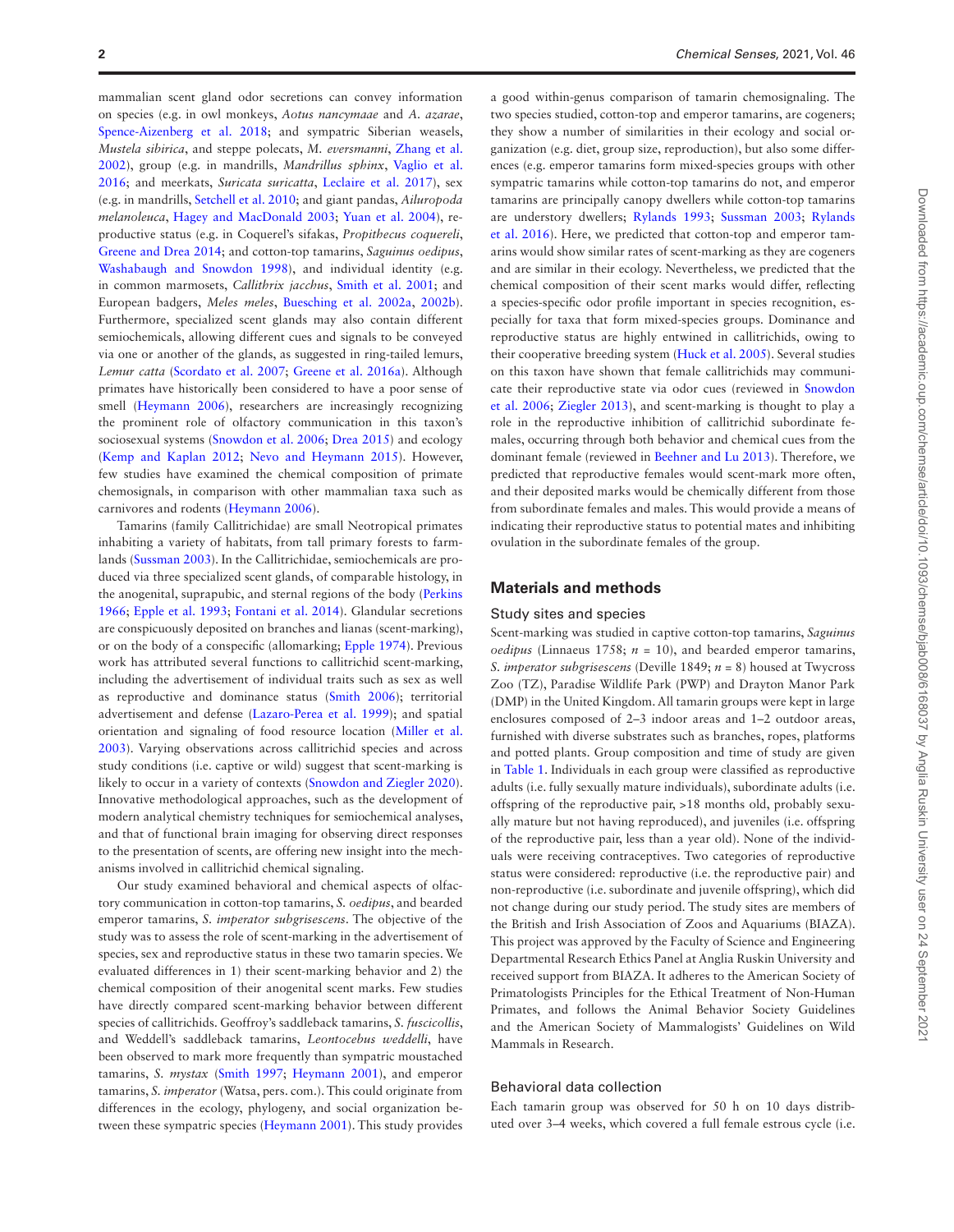| Sep. 2017           | Reproductive Q          | 44       |    |
|---------------------|-------------------------|----------|----|
|                     | Subordinate o           | 8        |    |
|                     | Subordinate Q           | 85       |    |
|                     | Juvenile o              | 4        |    |
|                     | Juvenile 9              | $\Omega$ |    |
| Drayton Manor Park, | Reproductive o          | 33       |    |
| Jan. 2018           | Reproductive Q          | 227      |    |
|                     | Juvenile $\sigma$ 1     | 13       |    |
|                     | Juvenile o <sup>2</sup> | Ć        |    |
| Twycross Zoo,       | Reproductive o          | 21       |    |
| Apr. 2017           | Reproductive Q          | 51       | 6  |
|                     | Subordinate o           | 25       |    |
|                     | Subordinate 9           | 28       |    |
|                     | Juvenile o              | 6        |    |
|                     | Juvenile 9              | 8        |    |
| Drayton Manor Park, | Reproductive o          | 27       |    |
| Feb. 2018           | Reproductive Q          | 102      |    |
| 4 groups            | 18 individuals          | 707      | 34 |
|                     |                         |          |    |

<span id="page-2-0"></span>**Table 1.** Number of recorded scent-marking events and scent mark swabs collected from each individual composing the four tamarin groups included in the study

**Species studied Site and time of study Group composition No. scent marks No. samples**

23.6 days in *S. oedipus*, [French et al. 1983](#page-10-21); around 15 days in *S. imperator*, [Rylands and Mittermeier 2013](#page-11-15)). Daily observation time was 5 h, divided into five 1-h bouts at variable intervals between 09:00 AM and 16:40 PM. A single observer (ACP) collected all observational data, thus limiting the variability of the recordings ([Martin](#page-10-22) [and Bateson 2007](#page-10-22)). Prior to data collection, at least 1 day of observation was spent habituating the primates to the observer's continuous presence, and for the observer to learn to differentiate individuals. Individuals were differentiated on the basis of size and natural markings. All instances of scent-marking were recorded for all individuals during each bout of observation. A scent-marking event was defined as a rubbing movement involving the anogenital, suprapubic or sternal scent gland (*sensu* [Heymann 2001\)](#page-10-17). Marking duration was variable; consecutive scent marks deposited on the same spot and by the same individual within 2 min were recorded as a single event. For each scent-marking event, day of observation, the identity of the marker (i.e. species, study site, group, sex, reproductive status, and individual ID) and scent gland used (i.e. anogenital, suprapubic, or sternal), were recorded.

#### Odorant sample collection

A subset of the recorded scent marks was sampled when access inside the animals' enclosure was possibly less than 10 min after deposition. Depending on the zookeepers' availability, a number of samples were additionally collected outside the behavioral observation time. Only scent marks that had not been overmarked or stepped on by other tamarins between time of deposition and time of collection were collected. All but two of the samples collected were anogenital scent mark depositions, as animals in our study marked much more frequently with their anogenital gland than with their suprapubic and sternal glands. Therefore, only anogenital scent gland samples were further analyzed for chemical composition. A total of 34 tamarin samples were included in the chemical analysis [\(Table 1](#page-2-0)).

Collection of odorant samples was performed by swabbing the branch spot (usually a wet mark was visible to help locate the secretion) repeatedly  $3-6$  times, using a clean  $1 \text{ cm}^2$  square of viscose gauze—hereafter referred to as swab—held by clean forceps. Swabs were kept individually in 4 mL glass chromatography vials closed by

a screw-top polytetrafluoroethylene septum lid. Prior to use, both vials and swabs were washed in HPLC-grade methanol and pentane (ACROS Organics, London, UK), then baked at 130 °C for 30 min prior to use, as recommended by [Birkemeyer et al. \(2016\).](#page-10-23) After collecting the secretion, the swab was quickly returned to its vial and closed, and the forceps were wiped on clean gauze with pentane. Sample vials were kept in an insulated cool box filled with frozen gel packs at a temperature close to 0 °C (recorded by an automatized temperature data logger), then transferred to a freezer onsite (−15 °C at DMP and PWP; −20 °C at TZ) within 2 h. At the end of each data collection period, samples were transported in the cool box to Anglia Ruskin University where they were stored at −80 °C until analysis.

#### Chemical analyses

Scent mark swabs were analyzed one-by-one using headspace solidphase microextraction–gas chromatography-mass spectrometry (SPME–GC–MS). Each sample was retrieved from the freezer just before analysis, and placed in a heat block at 40 °C for an equilibration period of 10 min. Samples were extracted using a 65 µm polydimethylsiloxane/divinylbenzene StableFlex SPME fiber (Supelco, Bellefonte, PA, USA) for a period of 30 min at 40 °C. The sample-loaded fiber was then manually injected at 250 °C into the injection port of a Clarus 500 GC (PerkinElmer), fitted with a Thermogreen LB-2 predrilled septum, and a 1 mm liner. A flow of helium of 1 mL/min was used as the carrier gas. Splitless mode was applied for injection. A nonpolar capillary column, coated with 95% dimethyl-/5% diphenyl-siloxane (30 m × 0.25 mm × 0.25 µm film thickness, Equity 5, Supelco) was used. The oven temperature program started at 40 °C, held for 2 min, followed by an increase of 6 °C/min to the final temperature of 200 °C, held for 8 min. A cooldown ramp was added, decreasing the temperature to 40 °C at 20 °C/ min, held for 4 min. The total run lasted 43 min. The electron ionization Clarus 500 MS (PerkinElmer) was equipped with a quadrupole, and set to scan for mass-to-charge ratios between 41–300 *m*/*z* after a 2 min delay. These scanning parameters were set after a refining process aimed to reduce baseline noise to a minimum. Before each sample was analyzed, the fiber was conditioned 1 min at 250 °C in the injection port of the GC–MS; then a blank run, in which nothing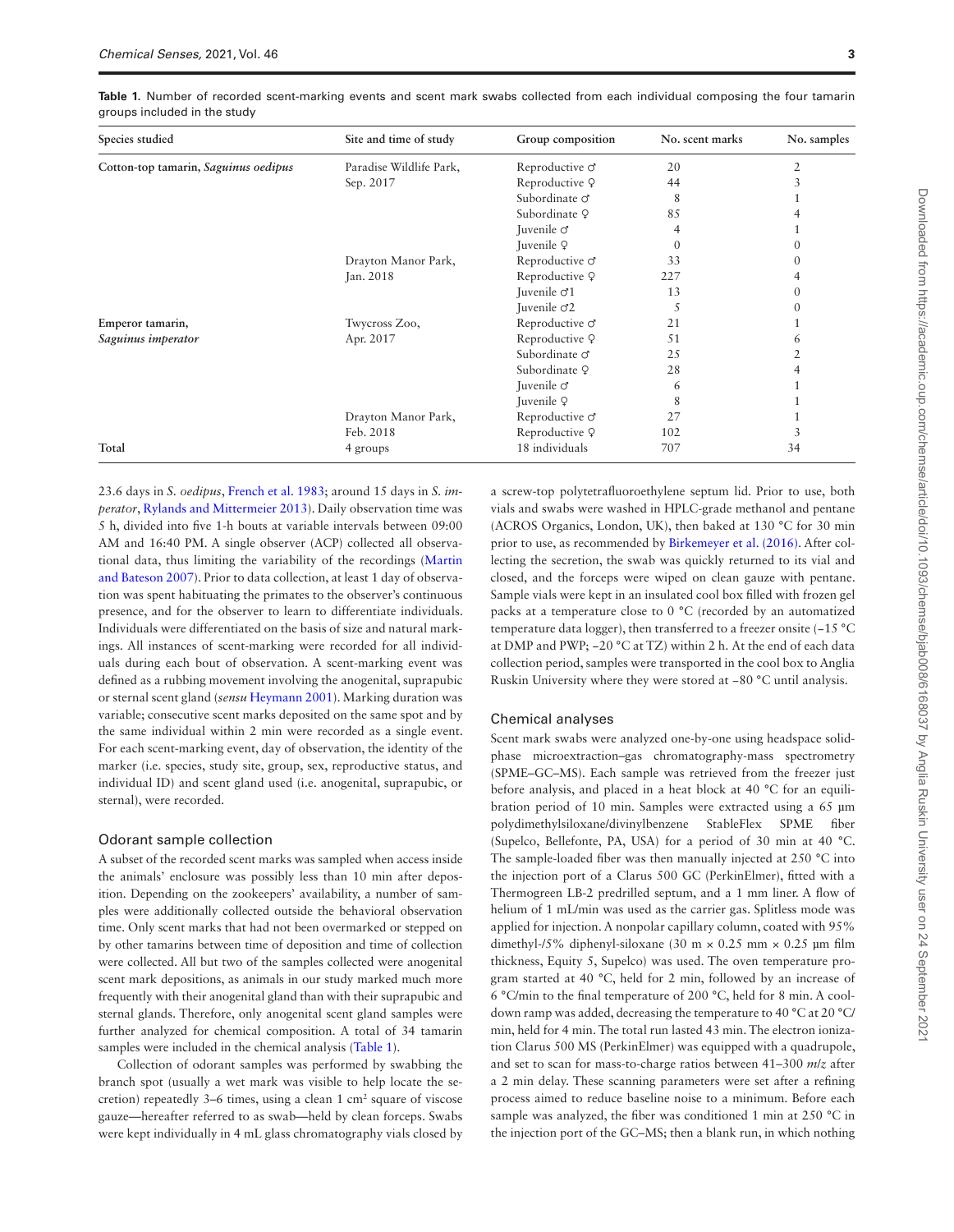was injected, was performed, to ensure the GC column was clean. Samples were analyzed in random order to reduce the chance of artificially creating a batch effect. Blank samples (i.e. five blank fibers, three empty vials, and two vials containing an unused swab) were added to the pool of samples to analyze, in order to identify extraneous contaminant compounds in the samples.

For each chromatogram, automatic peak detection, integration, and tentative identification using the National Institute of Standards and Technology (NIST) mass spectral library ([Shen et al. 2014](#page-11-16)), was performed in ChemStation (Agilent, Santa Clara, CA, USA). Only peaks with a minimum area of 1% of that of the largest genuine peak were selected, in order to limit the inclusion of background noise ([Drea et al. 2013\)](#page-10-24). In addition, 90 peaks found in at least 1 of the blank samples were excluded from the pool of peaks that were further analyzed. Furthermore, 63 peaks for which visual inspection of the mass spectra combined with NIST results showed them to be likely contaminants (e.g. phthalates, siloxanes), were also excluded. Relative peak abundance for the 127 remaining peaks was calculated to represent relative proportion within each sample, allowing us to account for varying intensities of the collected samples, both in terms of the amount of the secretion collected, and the concentration of the different components (relative peak abundance = peak area/sum of peak areas in sample  $\times$  100, excluding contaminants). These values were used to estimate chemical distances and select peaks with the highest contribution to the overall dissimilarity between categories of species, sex and reproductive status. Careful visual comparison of the peaks' mass spectra made it possible to determine whether peaks of similar retention times represented the same or different compounds. The identities of 13 compounds were further confirmed by comparison of their retention times with those of commercially obtained compounds, analyzed under identical conditions. Since authentic compounds and corresponding commercially obtained compounds were not co-injected, their retention times usually differed slightly, as retention times may vary between GC–MS runs. Hence, compound identity was considered validated if the mass spectra of the compound in the sample and that of the commercially obtained compound were closely matched, and the retention time of the compound in the sample fell within the width of the genuine compound's peak at mid-height; this was visually assessed. In some cases, identification was less certain, with commercially obtained samples eluting a short time after the corresponding compounds in the samples. In such instances, we suggested that the compounds in the secretion were branched-chain variants of the same molecular weight as the commercially obtained compounds.

#### Statistical analyses

All statistical analyses were performed in R v.4.0.2 operated in RStudio ([R Core Team 2020](#page-10-25)). A generalized linear mixed model adapted to zero-inflation (glmmTMB function in R package *glmmTMB* v.1.0.2.1; [Brooks et al. 2017\)](#page-10-26) with *Poisson* family was fitted to assess the relationship between hourly scent-marking frequency, and the species, sex and reproductive status of the signaler, as well as scent gland used. The use of sternal gland for scent-marking was very low ( $n = 12$ ) compared with anogenital ( $n = 617$ ) and suprapubic ( $n =$ 78) glands, therefore these scent-marking events were not included in the model. Hourly scent-marking frequencies were zero inflated, and therefore required a zero-inflated model (ziformula =  $\sim$ 1) for this response variable. We included species, sex, reproductive status, and scent gland use as fixed effects; and individual (nested into group), day of observation (nested into group) and observation bout (nested into day and group) as random effects. Inspection of model

residuals, produced using the simulateResiduals and testResiduals functions in R package *DHARMa* v.0.3.3.0 [\(Hartig 2020](#page-10-27)), did not reveal any obvious heteroscedasticity or overdispersion in the data.

Variation in chemical composition between groups of samples at the levels of species, sex, and reproductive status was assessed using Nonmetric Multidimensional Scaling (NMDS), which allowed quantification and graphical visualization of sample chemical composition, followed by Permutational Multivariate Analysis of Variance Using Distance Matrices (PerMANOVA), computed using the R package *vegan* v.2.5–7 [\(Oksanen et al. 2020](#page-10-28)). This package was created for the multivariate analysis of ecological communities, providing ordination and diversity analysis methods to explore patterns of presence/absence, or abundance, of animal and vegetal species within an ecological community. It has notably been employed in semiochemical studies of Australian sea lions, *Neophoca cinerea* ([Wierucka et al. 2019\)](#page-11-17), and meerkats, *Suricata suricatta* [\(Leclaire](#page-10-1) [et al. 2017](#page-10-1)). The first step in assessing sample chemical diversity was to compute a distance matrix of samples and their respective compound composition, using the vegdist function with the Bray-Curtis dissimilarity index. This index measured chemical dissimilarity between every pair of samples based on the  $log(x + 1)$  transformed relative peak abundances. Then, two-dimensional NMDS coordinates were calculated from the values of the Bray–Curtis dissimilarity index in the distance matrix, with the metaMDS function. These two coordinates allowed for the visualization of dissimilarity between groups of samples. The stress factor measured the goodnessof-fit between predicted and observed values (similar to the  $R<sup>2</sup>$  value in a regression), and was considered a good fit when stress ≤0.2. A Multifactorial PerMANOVA, a nonparametric method fitting a linear model to the distance matrix, was then carried out to assess the relative effect of species, sex, and reproductive status on sample chemical diversity. We used the adonis2 function with 999 permutations and the Bray–Curtis dissimilarity index, which allowed the effect of one predictor to be assessed while accounting for the effects of other predictors (arg = "margins" argument). We included the effects of species, sex, and reproductive status, as well as individual (nested into group) as a way to control for repeated sampling of the same individuals. We did not include interactions terms as these were found to be non-significant in a full model. Unlike most statistical models, the only statistical assumption of PerMANOVA is to ensure multivariate homogeneity of variance within each group tested. This assumption was verified using the permutation test for homogeneity of multivariate dispersion (permutest function using 999 permutations), on the measure of group multivariate homogeneity of variance computed using the betadisper function. Finally, a similarity percentage analysis (SIMPER), using the simper function in *vegan* on the distance matrix was used to determine the relative contribution of each peak to the chemical dissimilarity between categories of species, sex, and reproductive status. Peaks were ranked by their contribution to the overall dissimilarity, calculated as the mean contribution score for species, sex and reproductive status categories. We selected as "compounds of interest" the peaks of the highest rank, that is with a mean contribution ≥0.01. The identity of these compounds of interest  $(n = 41)$  and their presence in the different categories of samples were further investigated.

# **Results**

#### Differences in scent-marking frequency

We recorded a total of 707 individual scent-marking events across the 18 animals from the 4 groups of cotton-top and emperor tamarins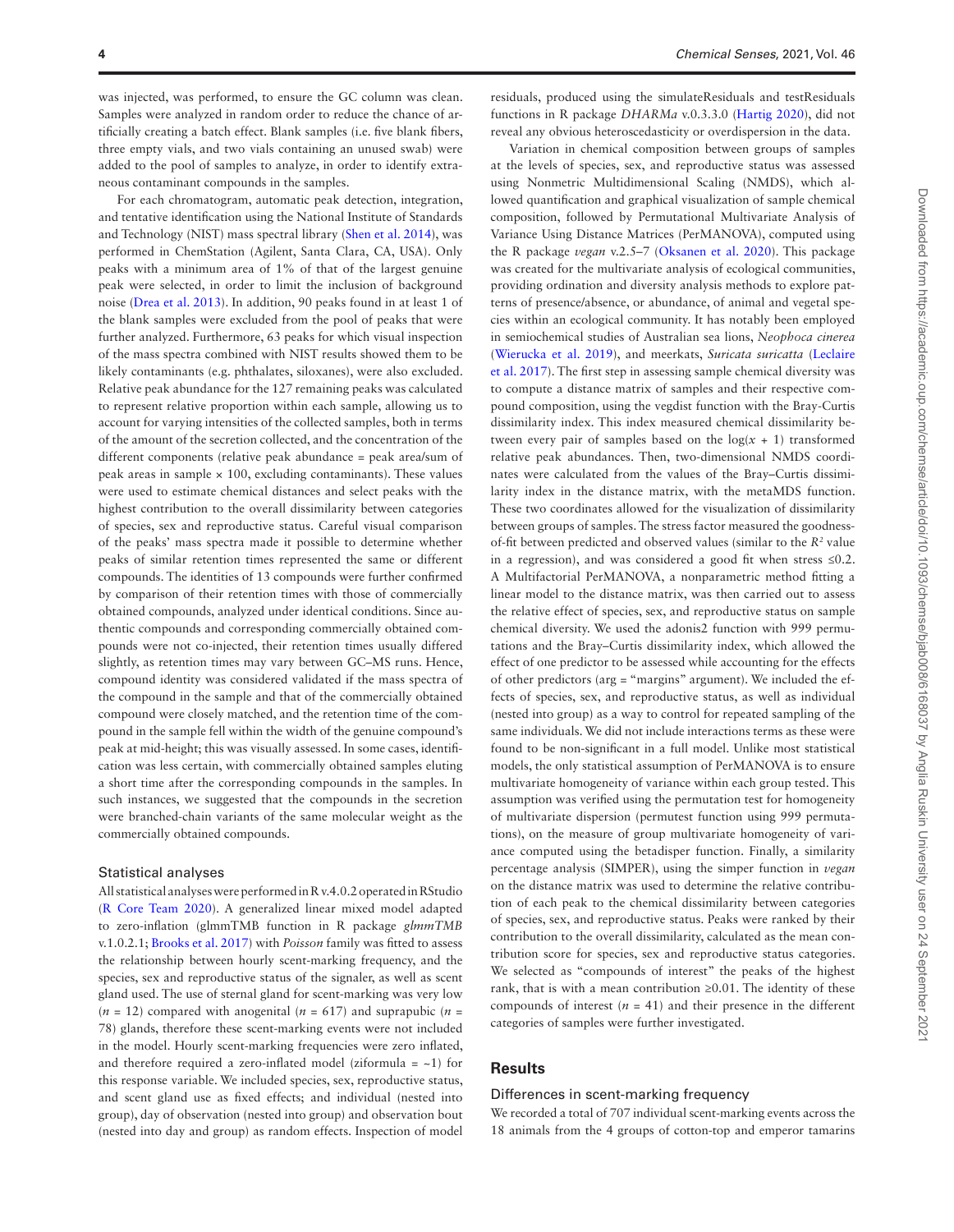studied. The number of scent-marking events recorded per hour ranged from 0–19 per group, and from 0–18 per individual. Cottontop tamarins scent-marked  $2.19 \pm 3.15$  times per hour of observation (mean  $\pm$  standard deviation [SD];  $n = 10$  individuals), emperor tamarins  $1.34 \pm 1.61$  times per hour ( $n = 8$ ); these rates did not statistically differ [\(Table 2\)](#page-4-0). In both species, females marked significantly more (cotton-top: 3.56 ± 3.83 marks per hour, *n* = 4; emperor: 1.89 ± 1.89 marks per hour,  $n = 4$ ) than males (cotton-top:  $0.83 \pm 1.21$ ) marks per hour,  $n = 6$ ; emperor:  $0.79 \pm 1.01$  marks per hour,  $n = 4$ ); and reproductive individuals marked significantly more (cotton-top:  $3.24 \pm 3.96$  marks per hour,  $n = 4$ ; emperor:  $2.01 \pm 1.88$  marks per hour,  $n = 4$ ) than non-reproductive ones (juveniles and subordinates; cotton-top:  $1.15 \pm 1.40$  marks per hour,  $n = 6$ ; emperor:  $0.67 \pm 0.88$ marks per hour,  $n = 4$ ; [Table 2](#page-4-0)). The anogenital scent gland was used the most for scent-marking (cotton-top:  $1.92 \pm 3.10$  marks per hour; emperor:  $1.17 \pm 1.56$  marks per hour), followed by the suprapubic gland (cotton-top: 0.24  $\pm$  0.58 marks per hour; emperor: 0.15  $\pm$ 0.43 marks per hour; [Table 2](#page-4-0)). The sternal gland was used the least (cotton-top:  $0.04 \pm 0.20$  marks per hour; emperor:  $0.02 \pm 0.14$  marks per hour) and was not included in the linear model.

#### Differences in scent mark chemical composition

Analysis by SPME–GC-MS of the 34 anogenital scent mark samples collected from cotton-top and emperor tamarins revealed a total of 127 different volatile compounds [\(Supplementary Table S1](http://academic.oup.com/chemse/article-lookup/doi/10.1093/chemse/bjab008#supplementary-data)). The number of compounds in each sample ranged from 5–34 (mean  $\pm$  SD  $= 18.24 \pm 7.71$  compounds). While 34.6% (n = 44) of compounds were unique to a scent mark sample, the remainder were common to at least two samples. Only  $6.3\%$  ( $n = 8$ ) of the compounds were present in more than half of the samples. [Supplementary Figure](http://academic.oup.com/chemse/article-lookup/doi/10.1093/chemse/bjab008#supplementary-data) [S1](http://academic.oup.com/chemse/article-lookup/doi/10.1093/chemse/bjab008#supplementary-data) shows typical examples of gas chromatograms obtained from scent mark swabs of reproductive female cotton-top and emperor tamarins.

Sample chemical composition differed between cotton-top and emperor tamarins (PerMANOVA:  $F_{1,20} = 8.10$ ,  $R^2 = 0.16$ ,  $P < 0.01$ ); the species appear well separated on the NMDS plot ([Figure 1a\)](#page-5-0). Differences in chemical composition were also significant for sex  $(F_{1,20} = 2.27, R^2 = 0.05, P = 0.01)$  and reproductive status  $(F_{1,20} =$ 2.24,  $R^2 = 0.04$ ,  $P = 0.01$ ), though to a lesser level, as indicated by the minor discrimination observed for sex and reproductive status on [Figure 1b](#page-5-0) and [c](#page-5-0), respectively.

Although the automated NIST mass spectral library provided putative identities for all 127 compounds retrieved from the samples, we focused on a subset of 41 compounds of highest relative

contribution to the dissimilarity between categories of species, sex and reproductive status, for which the NIST library identity was individually verified by visual inspection of the peaks' mass spectra and retention times. These compounds are thereafter referred to as compounds of interest, listed in [Table 3](#page-6-0). Whenever possible, the identity of a compound was confirmed, or refuted, by comparison of its retention time with that of the commercially obtained compound analyzed under the same conditions. As a result, we positively identified 13 compounds (marked with an asterisk in [Table 3](#page-6-0)). The majority of the compounds of interest retrieved from the samples were hydrocarbons (alkanes, cycloalkanes and aromatic hydrocarbons, 24.4%), alcohols (22%), and aldehydes (17.1%). Over 30% of these compounds contained an aromatic group (e.g. benzaldehyde [#10]) or a furan ring (e.g. 2-furanmethanol [#05]); the rest were aliphatic, either straight (e.g. hexanal [#02]), branched (e.g. 3-methylbutanoic acid [#04]), or cyclic compounds (e.g. cyclodecane [#28]).

The majority of compounds of interest were common to both tamarin species ( $n = 29$ ; 70.7%); four compounds were unique to cotton-top tamarins; and seven to emperor tamarins ([Table 3](#page-6-0)). In both species, a number of compounds of interest were shared between males and females (cotton-top:  $n = 23$ , 67.6%; emperor: *n* = 28, 75.7%), and between reproductive and non-reproductive individuals (cotton-top: *n* = 26, 76.5%; emperor: *n* = 29, 78.4%); a single compound, longifolene [#32], was only found in female emperor tamarins, while no compound was specific to female cotton-top tamarins or to males of either species [\(Table 3\)](#page-6-0).

Among the 41 compounds of interest with highest contribution to the overall sample chemical dissimilarity, the 10 compounds responsible for most chemical dissimilarity between cotton-top and emperor tamarins were *p*-cresol [#20], 2-methoxyphenol [#21], cyclodecane [#28], *trans*-1-methyl-4-(1-methylethyl)cyclohexanol [#25], 4-methoxybenzaldehyde [#27], diethylene glycol dibutyl ether [#34], benzaldehyde [#10], 2-furanmethanol [#05], hexanal [#02], and 1,2,4-trimethylbenzene [#13]; those between males and females were 4-methoxybenzaldehyde [#27], *p*-cresol [#20], cyclodecane [#28], benzaldehyde [#10], diethylene glycol dibutyl ether [#34], 2-methoxyphenol [#21], 1,2,4-trimethylbenzene [#13], 2-furanmethanol [#05], *trans*-1-methyl-4-(1-methylethyl)cyclohexanol [#25], and hexanal [#02]; and those between reproductive and non-reproductive individuals were *p*-cresol [#20], cyclodecane [#28], 4-methoxybenzaldehyde [#27], diethylene glycol dibutyl ether [#34], benzaldehyde [#10], 2-furanmethanol [#05], 2-methoxyphenol [#21], *trans*-1-methyl-4-(1-methylethyl)cyclohexanol [#25], cyclododecane [#36], and hexanal [#02] ([Figure 2\)](#page-8-0).

<span id="page-4-0"></span>**Table 2.** Results of generalized linear mixed model (*Poisson* family) testing the difference in hourly scent-marking frequency between species, sex, reproductive status and scent gland use. P-values are significant at P ≤ 0.05 (in bold). SE = standard error of the mean; SD = standard deviation

| <b>Fixed effects</b> | Paired comparisons <sup>†</sup> | Estimate $(\pm SE)$  | Z-statistic | P      |
|----------------------|---------------------------------|----------------------|-------------|--------|
| (Intercept)          |                                 | $-1.24 \ (\pm 0.43)$ | $-2.90$     | < 0.01 |
| Species              | Cotton-top-Emperor              | $0.10 \ (\pm 0.41)$  | 0.24        | 0.81   |
| <b>Sex</b>           | Female-Male                     | $-0.95 \ (\pm 0.41)$ | $-2.33$     | 0.02   |
| Repro. status        | Non-reproductive-Reproductive   | $1.40 \ (\pm 0.41)$  | 3.34        | < 0.01 |
| Scent gland          | Anogenital-Suprapubic           | $-2.02 \ (\pm 0.13)$ | $-15.93$    | < 0.01 |
| Random effects       |                                 | Variance $(\pm SD)$  |             |        |
| Group: individual    |                                 | $0.63~(\pm 0.80)$    |             |        |
| Group: day           |                                 | $0.02 \ (\pm 0.14)$  |             |        |
| Group: day: bout     |                                 | $0.20 (\pm 0.44)$    |             |        |

**†** The first level mentioned is the reference level in each paired comparison.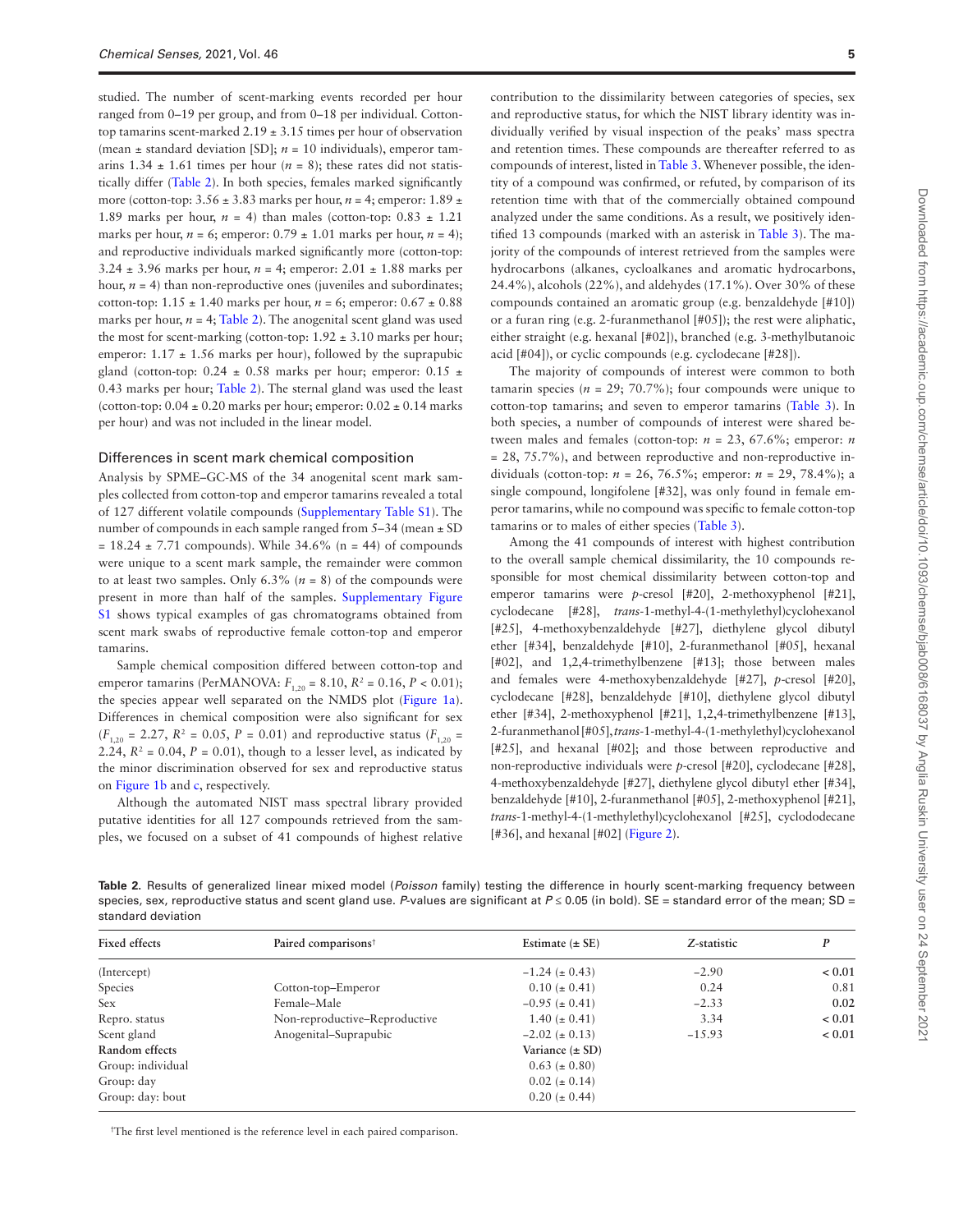

<span id="page-5-0"></span>**Figure 1.** Nonmetric multidimensional scaling (NMDS) visualization of differences in sample chemical composition between (**a**) cotton-top tamarins (▲, solid line), and emperor tamarins (Δ, dashed line); (b) females (●, solid line) and males (○, dashed line), and (c) reproductive (■, solid line) and non-reproductive (□, dashed line) individuals. Scaling was based on Bray-Curtis dissimilarities calculated using standardized relative abundance of the 127 peaks retrieved from the samples (stress = 0.19). Points in close proximity indicate a higher chemical similarity of samples. Ellipses represent the 75% confidence interval for categories of samples.

# **Discussion**

Our results revealed differences in scent-marking behavior and semiochemistry of captive cotton-top and emperor tamarins at the levels of species, sex and reproductive status. They support the idea that olfactory communication plays an important role in the advertisement of species, sex and reproductive status in this taxon. We further identified 41 compounds of possible semiochemical importance in tamarins. Nevertheless, the limited number of scent mark samples collected restricted interpretations of the chemical results obtained. Moreover, the number of individuals included in the present study was relatively small; the two species studied were observed at three different sites, and the 4 tamarin groups differed in size and composition, which did not permit discrimination between species, site and group differences.

We observed no statistical difference in scent-marking activity between cotton-top and emperor tamarins, which was expected given the similar environmental conditions of the two species in this captive study. Other studies on wild and zoo-kept callitrichids have generally found similar lower hourly frequencies; whereas a much higher scent-marking rate has been reported in laboratory-kept callitrichids [\(Table 4\)](#page-8-1). This difference may stem from the fact that visibility of the animals' behavior is poorer in wild conditions and in large enclosures, in which a number of the deposited scent-marks may fail to be recorded. Nevertheless, the chemical composition of their anogenital scent marks differed, suggesting species-specific chemical communication in callitrichids. Other semiochemical studies have found similar results (e.g. in glandular secretions of owl monkeys, [Spence-Aizenberg et al. 2018](#page-11-1); sympatric Siberian weasels and steppe polecats, [Zhang et al. 2002;](#page-11-2) and several large felines, [Soini et al. 2012;](#page-11-18) in the urine of brown lemurs, *Eulemur* spp., [DelBarco-Trillo et al. 2011](#page-10-29); and several *Phodopus* hamster species, [Soini et al. 2005](#page-11-19)).

Overall, tamarin females scent-marked more frequently than males, and reproductive individuals more than non-reproductive ones. Similar results have been found in tamarins in captivity (e.g. in cotton-top tamarins and saddleback tamarins, *Saguinus fuscicollis*, [French and Snowdon 1981](#page-10-30); and red-bellied tamarins, [Coates and](#page-10-31) [Poole 1983](#page-10-31); [Smith and Gordon 2002\)](#page-11-20), as well as in the wild (e.g. in moustached tamarins, *S. mystax*, [Heymann 1998](#page-10-32); and golden lion tamarins, [Miller et al. 2003](#page-10-16)). In addition, we found chemical differences in scent mark samples at the levels of sex and reproductive

status, which is consistent with a role of olfactory communication in mate choice, intrasexual competition, dominance and/or reproductive suppression in callitrichids. Other studies have found semiochemicals indicative of sex (e.g. in glandular secretions of owl monkeys, [MacDonald et al. 2008;](#page-10-33) mandrills, [Setchell et al. 2010;](#page-11-4) giant pandas, [Hagey and MacDonald 2003](#page-10-2); [Yuan et al. 2004;](#page-11-5) banded mongooses, *Mungos mungo*, [Jordan et al. 2011;](#page-10-34) and brown bears, *Ursus arctos*, [Rosell et al. 2011;](#page-10-35) and urine of lions, *Panthera leo*, [Andersen and Vulpius 1999](#page-9-1); and binturongs, *Arctictis binturong*, [Greene et al. 2016b](#page-10-36)); as well as of reproductive state (e.g. in secretions of female Coquerel's sifakas, [Greene and Drea 2014;](#page-10-3) Alpine marmots, *Marmota marmota*, [Zidat et al. 2018](#page-11-21); in urine of house mice, *Mus musculus*, [Andreolini et al. 1987](#page-9-2); and Eurasian lynxes, *Lynx lynx*, *Vogt et al. 2016*.; and feces of white rhinos, *Ceratotherium simum*, [Marneweck et al. 2017](#page-10-37)). Anogenital and suprapubic scent glands of callitrichids are larger in females than males (first reported in [Perkins 1975;](#page-10-38) in cotton-top tamarins, [French](#page-10-39) [and Cleveland 1984;](#page-10-39) and saddleback tamarins, [Zeller et al. 1988\)](#page-11-23). Unlike males, female reproductive state varies cyclically with ovulation. While many female primates provide visual and/or acoustic cues of ovulation (e.g. sexual swellings in female mandrills, [Setchell](#page-11-24) [2016;](#page-11-24) mating calls in female Barbary macaques, *Macaca sylvanus*, [Pfefferle et al. 2008\)](#page-10-40), in female callitrichids ovulation is thought to be concealed ([Dixson 2012\)](#page-10-41). Although female callitrichids engage in sexual behavior throughout their estrous cycle (ca. 23 days in tamarins; [French et al. 1984](#page-10-42)), several studies have shown an increase of male sexual activity in the female periovulatory period [\(Smith](#page-11-25) [and Abbott 1998](#page-11-25); [Ziegler et al. 2005](#page-11-26)). Female callitrichids are therefore assumed to communicate their reproductive state via odor cues (e.g. in cotton-top tamarins, [Ziegler et al. 1993;](#page-11-27) common marmosets, [Kücklich et al. 2019;](#page-10-43) and pygmy marmosets, *Cebuella pygmaea*, [Converse et al. 1995](#page-10-44)). Although our results indicate a global role of olfactory cues in signaling female reproductive status, we were not able to measure individual differences within the female estrous cycle. This could only be reliably measured through hormone analyses, which was beyond the scope of this study.

Tamarins of both species preferentially used their anogenital scent gland when scent-marking, followed by the suprapubic gland. This was also found in another study on cotton-top tamarins ([French](#page-10-39) [and Cleveland 1984\)](#page-10-39), as well as in other tamarin species (reviewed in [Heymann 2001\)](#page-10-17). The scent glands are very similar in their histology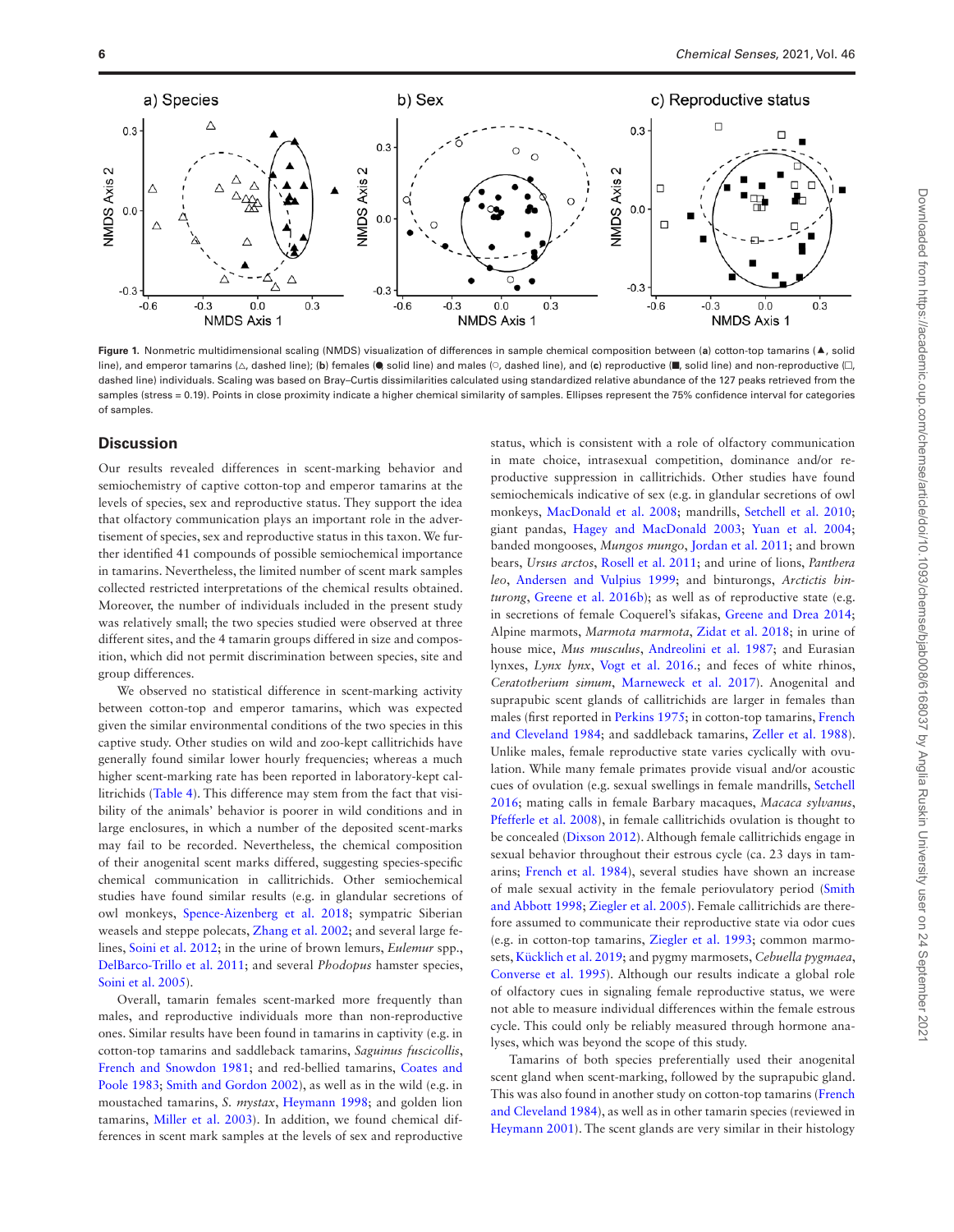<span id="page-6-0"></span>Table 3. Subset of 41 compounds of interest retrieved from the samples and their presence in the different sample categories: cotton-top and emperor tamarins, male and female, reproductive **Table 3.** Subset of 41 compounds of interest retrieved from the samples and their presence in the different sample categories: cotton-top and emperor tamarins, male and female, reproductive (R) and non-reproductive (NR). Putative identity of the compounds was established by mass spectral library search, then verified by visual inspection of the mass spectra and retention times<br>(RT, in min). Identity of the 13 (R) and non-reproductive (NR). Putative identity of the compounds was established by mass spectral library search, then verified by visual inspection of the mass spectra and retention times (RT, in min). Identity of the 13 compounds marked with an asterisk (\*) was confirmed by comparison of their retention times with those of commercially obtained compounds. SD = standard

| deviation       | Mean $RT \pm SD$ | Candidate compound identity | Number of samples containing compound (and % in each category) |                                 |                          |                        |                                                                                                                                                                                                                                                                                                                                                                                  |                 |                          |                         |                                |
|-----------------|------------------|-----------------------------|----------------------------------------------------------------|---------------------------------|--------------------------|------------------------|----------------------------------------------------------------------------------------------------------------------------------------------------------------------------------------------------------------------------------------------------------------------------------------------------------------------------------------------------------------------------------|-----------------|--------------------------|-------------------------|--------------------------------|
|                 |                  |                             | Total $(n = 34)$                                               | Cotton-top                      |                          |                        |                                                                                                                                                                                                                                                                                                                                                                                  | Emperor         |                          |                         |                                |
|                 |                  |                             |                                                                | $(n = 2)$<br>$\mathbb{R} \circ$ | Κ<br>$(n =$<br>RQ        | $(n = 2)$<br>NRơ       | $(n = 4)$<br>NRQ                                                                                                                                                                                                                                                                                                                                                                 | $(n = 2)$<br>Rơ | ெ<br>$(n =$<br>R Q       | $(n = 3)$<br>NRo        | $(n = 5)$<br>NRQ               |
| $\overline{c}$  | $4.68 \pm 0.05$  | Propane-1,2-diol            |                                                                | L                               |                          | T                      | $\begin{array}{c} \rule{0pt}{2.5ex} \rule{0pt}{2.5ex} \rule{0pt}{2.5ex} \rule{0pt}{2.5ex} \rule{0pt}{2.5ex} \rule{0pt}{2.5ex} \rule{0pt}{2.5ex} \rule{0pt}{2.5ex} \rule{0pt}{2.5ex} \rule{0pt}{2.5ex} \rule{0pt}{2.5ex} \rule{0pt}{2.5ex} \rule{0pt}{2.5ex} \rule{0pt}{2.5ex} \rule{0pt}{2.5ex} \rule{0pt}{2.5ex} \rule{0pt}{2.5ex} \rule{0pt}{2.5ex} \rule{0pt}{2.5ex} \rule{0$ |                 |                          |                         |                                |
| $\mathcal{S}$   | $6.14 \pm 0.02$  | $Hexanal*$                  | $(8.8\,\%)$<br>25                                              |                                 |                          |                        |                                                                                                                                                                                                                                                                                                                                                                                  |                 | $(11.1\%)$               | (66.7%)                 |                                |
| $\mathfrak{S}$  | $6.23 \pm 0.02$  | Furfural                    | $(73.5\%)$<br>$\circ$                                          | $(50\%)$                        | $(57.1\%)$               | $(100\%)$              | $(75\%)$                                                                                                                                                                                                                                                                                                                                                                         | $(100\%)$       | $(88.9\%)$               | $(33.3\%)$              | $(80\%)$                       |
| $\overline{5}$  | $8.06 \pm 0.11$  | 3-Methylbutanoic acid       | $(26.5\%)$                                                     |                                 | $(14.3\%)$               |                        | $(25\%)$                                                                                                                                                                                                                                                                                                                                                                         |                 | (44.4%                   | (33.3%)                 | (20%)                          |
| $\overline{05}$ | $8.04 \pm 0.02$  | 2-Furanmethanol*            | $(20.6\%)$<br>$\overline{\mathbb{Z}}$                          | (50%                            | (42.9%                   | $(50\%)$               |                                                                                                                                                                                                                                                                                                                                                                                  |                 | $(11.1\%)$               |                         |                                |
| $\delta$        | $9.15 \pm 0.02$  | Methylcycloheptanone        | $(50\%)$                                                       |                                 | $(42.9\%)$               | $(50\%)$               | (75%)                                                                                                                                                                                                                                                                                                                                                                            | $(50\%)$        | $(55.6\%)$               | $(66.7\%)$              | (40%                           |
| $\overline{0}$  | $9.33 \pm 0.02$  | Heptanal*                   | $(17.6\%)$<br>21                                               |                                 | $(14.3\%)$               |                        | $(25\%)$                                                                                                                                                                                                                                                                                                                                                                         | $(50\%)$        | $(22.2\%)$               |                         | $(20\%)$                       |
| $_{08}$         | $9.80 \pm 0.01$  | Anisole*                    | $(61.8\%)$                                                     | $(50\%)$                        | $(57.1\%)$               | $(100\%)$              | (75%)                                                                                                                                                                                                                                                                                                                                                                            | $(50\%)$        | (66.7%)                  | (33.3%)                 | (60%                           |
| $^{60}$         | $10.25\pm0.02$   | $\alpha$ -Pinene            | $(17.6\%)$<br>$\overline{10}$                                  |                                 | (42.9%                   |                        |                                                                                                                                                                                                                                                                                                                                                                                  |                 | $(22.2\%)$               |                         | $(20\%)$                       |
|                 |                  |                             | $(29.4\%)$                                                     | $(50\%)$                        | (42.9%)                  | $(50\%)$               | $(100\%)$                                                                                                                                                                                                                                                                                                                                                                        | $\mathsf I$     |                          | $(33.3\%)$              |                                |
| 10              | $11.14 \pm 0.03$ | Benzaldehyde*               | 28                                                             |                                 |                          |                        |                                                                                                                                                                                                                                                                                                                                                                                  | $(100\%)$       |                          | (33.3%)                 | 5 (100%                        |
| $\Xi$           | $11.33 \pm 0.00$ | 1,3,5-Trimethylbenzene*     | $(82.4\%)$<br>3                                                | $(50\%)$<br>$\sf I$             | $(85.7\%)$               | $(100\%)$              | $(100\%)$                                                                                                                                                                                                                                                                                                                                                                        |                 | (77.8%                   |                         | $\mathsf I$                    |
| $\overline{2}$  | $11.76 \pm 0.04$ | Unknown compound 1          | $(8.8\%)$<br>16                                                |                                 |                          | $(100\%)$              | $(25\%)$                                                                                                                                                                                                                                                                                                                                                                         |                 |                          |                         |                                |
| $\mathbf{1}$    | $12.08\pm0.01$   | 1,2,4-Trimethylbenzene*     | $(47.1\%)$                                                     | $(50\%)0$                       | (42.9%                   | $(50\%)$               | $(50\%)$                                                                                                                                                                                                                                                                                                                                                                         |                 | (44.4%                   | $(66.7\%)$<br>$\bar{1}$ | (60%                           |
| 호               | $12.93 \pm 0.03$ | 1,2,3-Trimethylbenzene      | $(20.6\%)$<br>$(17.6\%)$                                       | $(100\%)$<br>$(50\%)$           | $(14.3\%)$               | $(100\%)$<br>$(100\%)$ | $(100\%)$<br>$(50\%)$                                                                                                                                                                                                                                                                                                                                                            |                 | $\bar{\rm I}$            | $\bar{\rm I}$           | $\begin{array}{c} \end{array}$ |
| $\overline{15}$ | $13.18\pm0.01$   | Butanamide                  |                                                                | $\mathbb{I}$                    |                          |                        |                                                                                                                                                                                                                                                                                                                                                                                  |                 |                          |                         |                                |
| 16              | $13.56 \pm 0.04$ | Benzeneacetaldehyde*        | $(17.6\%)$<br>$\overline{1}$                                   |                                 |                          | $(100\%)$              |                                                                                                                                                                                                                                                                                                                                                                                  |                 | $(22.2\%)$<br>$(22.2\%)$ | $(33.3\%)$              | (60%                           |
| $\overline{17}$ | $13.70\pm0.05$   | N,N-Dimethylbenzylamine     | $(32.4\%)$                                                     | $(50\%)$                        | $(14.3\%)$               |                        | (25%)                                                                                                                                                                                                                                                                                                                                                                            | $(50\%)$        |                          | (33.3%)                 | (40%                           |
| 18              | $14.21 \pm 0.04$ | Acetophenone*               | $(23.5\%)$<br>$(58.8\%)$<br>20                                 | $(100\%)$                       | $(14.3\%)$<br>$(28.6\%)$ | $(100\%)$              | $(25\%)$<br>(25%)                                                                                                                                                                                                                                                                                                                                                                | $(50\%)$        | $(11.1\%)$<br>$(77.8\%)$ | $(100\%)$               | $(60\%)$<br>$(80\%)$           |
| $\overline{19}$ | $14.39\pm0.03$   | 1-Octanol                   | $\circ$                                                        |                                 |                          | $\overline{1}$         |                                                                                                                                                                                                                                                                                                                                                                                  |                 |                          |                         |                                |
| 20              | $14.57 \pm 0.05$ | $p$ -Cresol <sup>*</sup>    | $(17.6\%$<br>$(64.7\%)$<br>22                                  | $(100\%)$<br>$\mathbf{\sim}$    | $(28.6\%)$<br>$(100\%)$  | $(100\%)$<br>$\sim$    | $(100\%)$<br>(25%)                                                                                                                                                                                                                                                                                                                                                               |                 | $(22.2\%)$<br>$(33.3\%)$ | $(33.3\%)$              | $(20\%)$<br>$(60\%)$           |
|                 |                  |                             |                                                                |                                 |                          |                        |                                                                                                                                                                                                                                                                                                                                                                                  |                 |                          |                         |                                |

Downloaded from https://academic.oup.com/chemse/article/doi/10.1093/chemse/bjab008/6168037 by Anglia Ruskin University user on 24 September 2021

Downloaded from https://academic.oup.com/chemse/article/doi/10.1093/chemse/bjab008/6168037 by Anglia Ruskin University user on 24 September 2021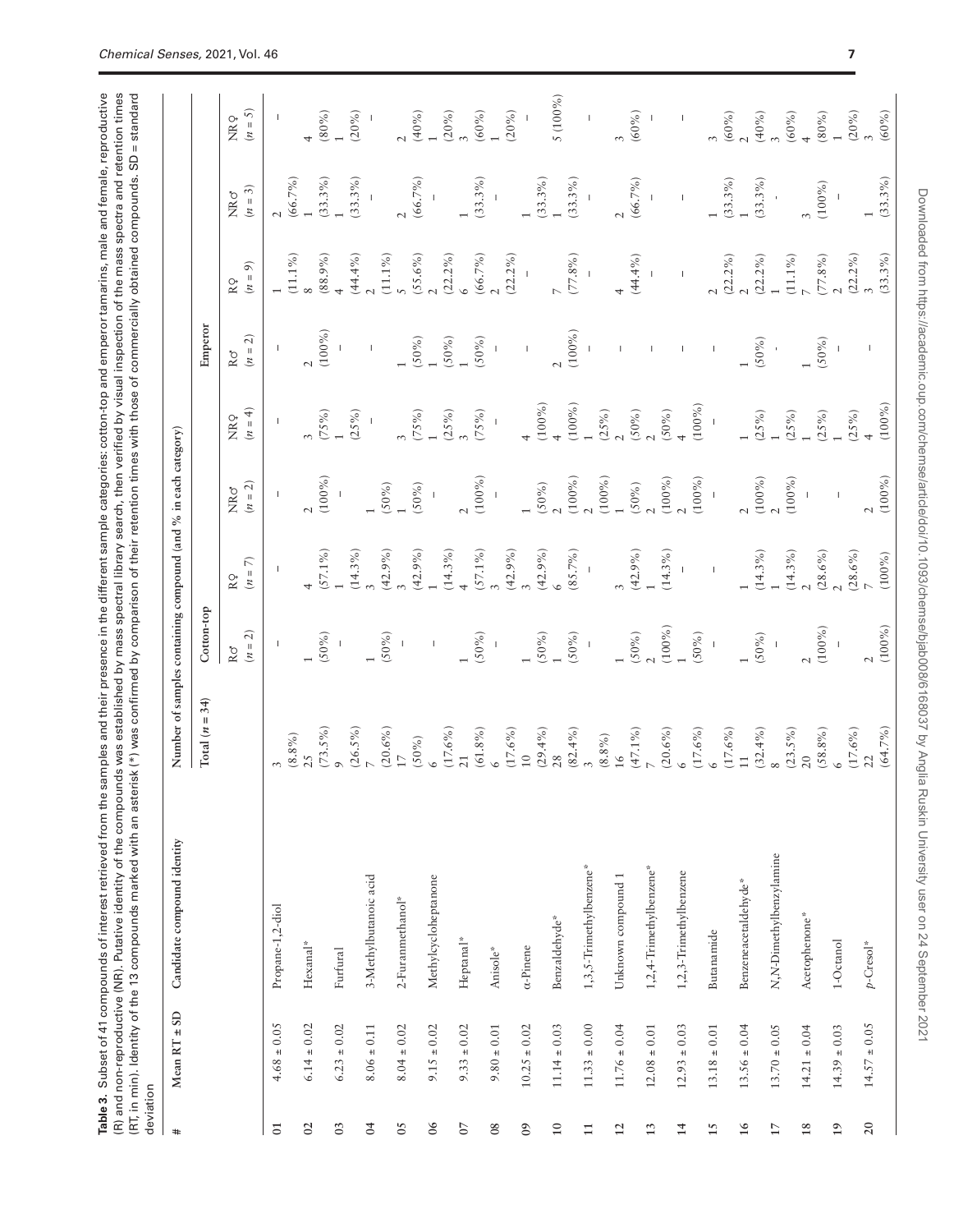| $\ddot{}$       | Mean $RT \pm SD$ | Candidate compound identity                  | Number of samples containing compound (and % in each category)                                                                                                                                                                                                                                |                               |                 |                                                            |                              |                                  |                                                   |                  |                                                                               |
|-----------------|------------------|----------------------------------------------|-----------------------------------------------------------------------------------------------------------------------------------------------------------------------------------------------------------------------------------------------------------------------------------------------|-------------------------------|-----------------|------------------------------------------------------------|------------------------------|----------------------------------|---------------------------------------------------|------------------|-------------------------------------------------------------------------------|
|                 |                  |                                              | Total $(n = 34)$                                                                                                                                                                                                                                                                              | Cotton-top                    |                 |                                                            |                              | Emperor                          |                                                   |                  |                                                                               |
|                 |                  |                                              |                                                                                                                                                                                                                                                                                               | $(n=2)$<br>$\mathbb{R} \circ$ | $(n=7)$<br>RQ   | $(n = 2)$<br>NRơ                                           | $(n = 4)$<br>NR <sub>9</sub> | $(n=2)$<br>$\mathbb{R} \circ$    | $(n=9)$<br>RQ                                     | $(n = 3)$<br>NRo | $(n=5)$<br>NRQ                                                                |
| $\overline{21}$ | $14.85 \pm 0.04$ | 2-Methoxyphenol                              | 19                                                                                                                                                                                                                                                                                            |                               |                 |                                                            |                              |                                  |                                                   |                  |                                                                               |
|                 |                  |                                              | $(55.9\%)$                                                                                                                                                                                                                                                                                    | $(50\%)$                      | $(85.7\%)$<br>1 | $(50\%)$                                                   | $(100\%)$                    |                                  | (33.3%)                                           | $(33.3\%)$       | (60%                                                                          |
| 22              | $15.07 \pm 0.03$ | 3,7-Dimethyloctan-3-ol                       |                                                                                                                                                                                                                                                                                               | $(50\%)$                      | $(14.3\%)$      |                                                            |                              | $(100\%)$                        | $(33.3\%)$                                        |                  |                                                                               |
| 23              | $16.13 \pm 0.04$ | Dimethyl pentanedioate*                      | $(20.6\%)(6)$                                                                                                                                                                                                                                                                                 | $(100\%)$                     |                 |                                                            |                              |                                  |                                                   |                  |                                                                               |
| 24              | $16.28 \pm 0.04$ | Unknown C9 branched alcohol                  | $(17.6\%)$<br>7<br>7<br>$(20.6\%)$<br>15<br>$(32.4\%)$<br>$(44.1\%)$<br>$(54.7\%)$<br>$(54.7\%)$<br>$(54.7\%)$<br>$(54.7\%)$<br>$(14.7\%)$<br>$(14.7\%)$<br>$(14.7\%)$<br>$(14.7\%)$<br>$(14.7\%)$<br>$(14.7\%)$<br>$(14.7\%)$<br>$(14.7\%)$<br>$(14.7\%)$<br>$(14.7\%)$<br>$(14.7\%)$<br>$($ |                               |                 | $(50\%)$                                                   |                              | $(50\%)$                         | $(22.2\%)$                                        |                  |                                                                               |
| 25              | $16.62 \pm 0.04$ | trans-1-Methyl-4-(1-methylethyl)             |                                                                                                                                                                                                                                                                                               | $\bar{1}$                     | $\bar{1}$       | $\bar{\rm I}$                                              | $\mathsf I$                  | $(50\%)$<br>1                    | $(44.4\%)$                                        |                  | 2<br>$(40\%)$<br>5<br>$(100\%)$<br>3<br>$(60\%)$<br>$(60\%)$<br>4<br>$(80\%)$ |
|                 |                  | cyclohexanol                                 |                                                                                                                                                                                                                                                                                               |                               |                 |                                                            |                              |                                  | $(66.7\%)$<br>1                                   | $(100\%)$        |                                                                               |
| 26              | $16.98 \pm 0.04$ | 1-Nonanol*                                   |                                                                                                                                                                                                                                                                                               |                               |                 |                                                            |                              |                                  |                                                   |                  |                                                                               |
| 27              | $19.08 \pm 0.06$ | 4-Methoxybenzaldehyde*                       |                                                                                                                                                                                                                                                                                               | $(50\%)$<br>$2$<br>$(100\%)$  | $(42.9\%)$      |                                                            |                              | $(50\%)$<br>$(50\%)$<br>$2$      | $(11.1\%)$                                        |                  |                                                                               |
|                 |                  |                                              |                                                                                                                                                                                                                                                                                               |                               | $(100\%)$<br>6  | $\begin{array}{l} (50\%) \\ 2 \\ (100\%) \\ 2 \end{array}$ | $(25\%)$<br>$(100\%)$<br>3   | $(100\%)$ $1$                    | $(100\%)$<br>5                                    | $(66.7\%)$<br>1  |                                                                               |
| 28              | $19.43 \pm 0.03$ | Cyclodecane                                  |                                                                                                                                                                                                                                                                                               |                               |                 | $(100\%)$                                                  | (75%)                        |                                  |                                                   |                  |                                                                               |
| 29              | $19.93 \pm 0.05$ | Unknown C13 branched alkane                  |                                                                                                                                                                                                                                                                                               |                               | $(85.7\%)$<br>1 |                                                            |                              | $(50\%)$<br>1                    | $(55.6\%)$<br>5                                   | $(33.3\%)$       | $(80\%)\n3$                                                                   |
|                 |                  |                                              |                                                                                                                                                                                                                                                                                               |                               | $(14.3\%)$      |                                                            |                              | $(50\%)$                         | $(55.6\%)$ $1$                                    | $(66.7\%)$       | $(60\%)$                                                                      |
| $30\,$          | $21.25 \pm 0.01$ | Glycerol 1,2-diacetate                       |                                                                                                                                                                                                                                                                                               |                               |                 | $\bar{\rm I}$                                              | $\bar{\rm I}$                |                                  |                                                   |                  |                                                                               |
| $\overline{31}$ | $22.49 \pm 0.01$ | Do- or tri-decanal                           |                                                                                                                                                                                                                                                                                               |                               | $(14.3\%)$      |                                                            |                              |                                  | $\begin{array}{c} (11.1\% \\ 1 \end{array}$       |                  | $\mathsf I$                                                                   |
|                 |                  |                                              |                                                                                                                                                                                                                                                                                               |                               | $(28.6\%)$      | $(50\%)$                                                   | (25%)                        |                                  | $(11.1\%)$                                        |                  |                                                                               |
| 32              | $22.49 \pm 0.00$ | Longifolene                                  |                                                                                                                                                                                                                                                                                               | $\mathbf I$                   |                 |                                                            |                              |                                  |                                                   |                  |                                                                               |
| 33              | $22.74 \pm 0.00$ | Unknown compound 2                           |                                                                                                                                                                                                                                                                                               |                               |                 |                                                            |                              |                                  | $(22.2\%)$                                        | $\perp$          | $(100\%)$<br>$\mathbf{I}$                                                     |
|                 |                  |                                              |                                                                                                                                                                                                                                                                                               | $(100\%)$                     |                 |                                                            | $(25\%)$                     |                                  |                                                   |                  |                                                                               |
| 34              | $23.09 \pm 0.05$ | Diethylene glycol dibutyl ether              |                                                                                                                                                                                                                                                                                               |                               | $\bar{1}$       |                                                            |                              | $\mathsf I$                      |                                                   |                  |                                                                               |
| 35              | $23.41 \pm 0.07$ | 6,10-Dimethyl-5,9-undecadien-2-one           |                                                                                                                                                                                                                                                                                               |                               |                 |                                                            | $\bar{1}$                    |                                  | $(33.3%)$<br>$7$<br>$(77.8%)$<br>$3$<br>$(33.3%)$ | $(100\%)$<br>2   | $(80\%)$                                                                      |
|                 |                  |                                              |                                                                                                                                                                                                                                                                                               |                               | $(14.3\%)$<br>3 |                                                            |                              | $(50\%)$<br>$(50\%)$<br>$(50\%)$ |                                                   | $(66.7\%)$<br>3  |                                                                               |
| 36              | $23.85 \pm 0.07$ | Cyclododecane                                |                                                                                                                                                                                                                                                                                               | $\mathbf I$                   |                 | $\mathbf I$                                                |                              |                                  |                                                   |                  |                                                                               |
| $\overline{37}$ | $24.94 \pm 0.06$ | Myristicin                                   |                                                                                                                                                                                                                                                                                               |                               | $(42.9\%)$<br>1 |                                                            | $(25\%)$<br>2                |                                  |                                                   | $(100\%)$<br>2   | $(100\%)$<br>3                                                                |
|                 |                  |                                              |                                                                                                                                                                                                                                                                                               | $(50\%)$                      | $(14.3\%)$      | $(100\%)$                                                  | $(50\%)$<br>2                |                                  | $(11.1\%)$                                        | $(66.7\%)$       | $(60\%)$                                                                      |
| 38              | $25.24 \pm 0.01$ | 2-Methyldecyl propanoate                     |                                                                                                                                                                                                                                                                                               |                               | $(28.6\%)$      |                                                            |                              |                                  |                                                   |                  |                                                                               |
| 39              | $25.68 \pm 0.07$ | Unknown C16 branched alkane 1                |                                                                                                                                                                                                                                                                                               |                               |                 |                                                            | $(50\%)$                     |                                  | $(11.1\%)$                                        |                  |                                                                               |
|                 |                  |                                              |                                                                                                                                                                                                                                                                                               |                               |                 |                                                            |                              | $(50\%)$<br>1                    | $(11.1\%)$                                        | $(66.7\%)$<br>3  | (20%)                                                                         |
| $\overline{40}$ | $26.26\pm0.07$   | $\mathcal{L}$<br>Unknown C16 branched alkane |                                                                                                                                                                                                                                                                                               |                               |                 |                                                            |                              |                                  | $(44.4\%)$                                        |                  |                                                                               |
| $\overline{4}$  | $30.01\pm0.07$   | Unknown C18 branched alkane                  | $(47.1\%)$<br>5                                                                                                                                                                                                                                                                               | $(50\%)$                      | (42.9%)         |                                                            |                              | $(50\%)$                         |                                                   | $(100\%)$<br>3   | $(80\%)$<br>$2$<br>$(40\%)$                                                   |
|                 |                  |                                              | (14.7%                                                                                                                                                                                                                                                                                        |                               |                 |                                                            |                              |                                  |                                                   | (100%            |                                                                               |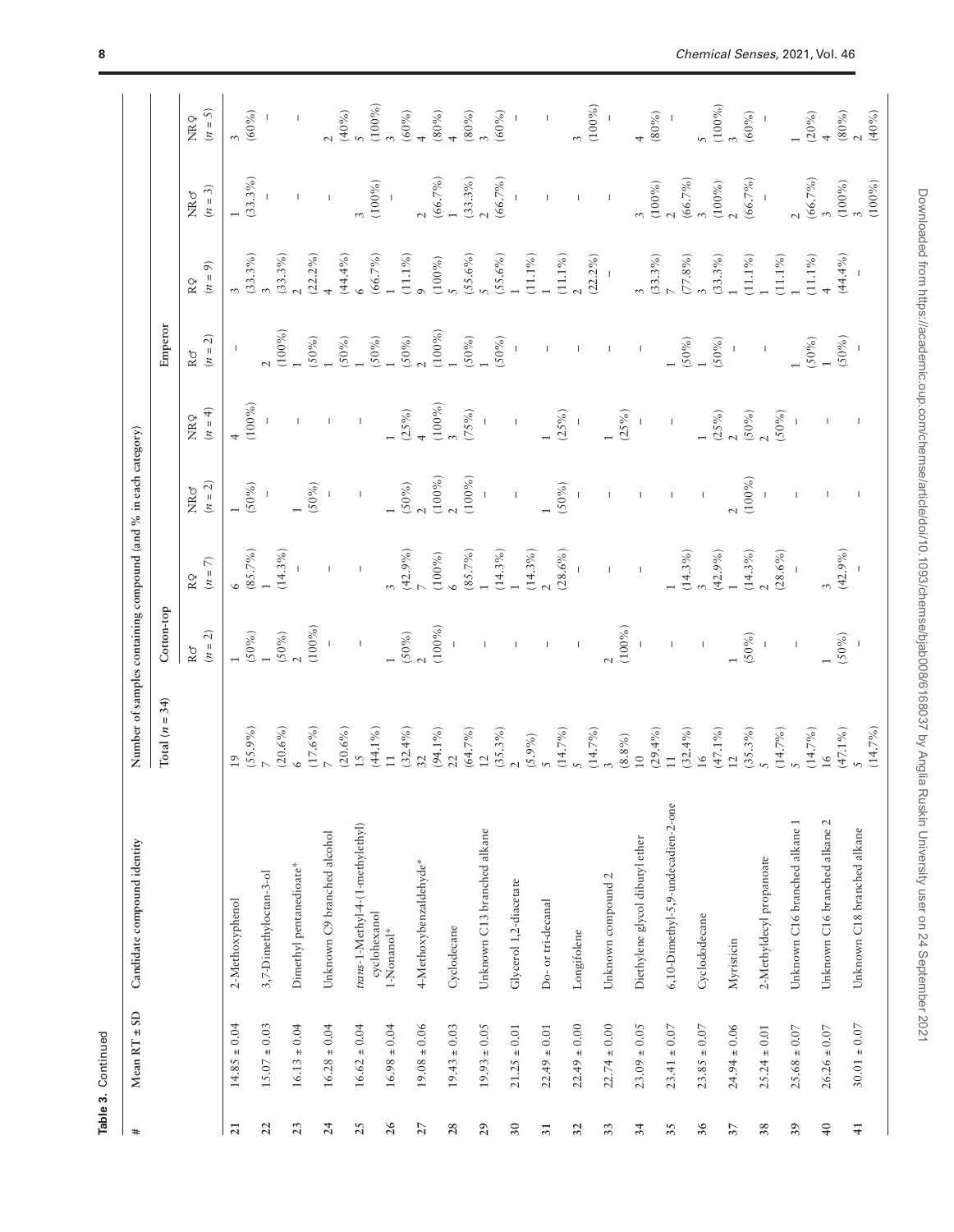

Category  $\triangle$  Species  $\circ$ Sex  $\Box$  Repro. status

<span id="page-8-0"></span>Figure 2. Relative contribution to sample chemical dissimilarity for species, sex and reproductive status, calculated from Bray–Curtis dissimilarities between pairs of samples and compounds of interest.

<span id="page-8-1"></span>

|  |  |  | Table 4. Hourly scent-marking rates reported in various wild and captive callitrichid species |  |  |  |  |  |  |  |
|--|--|--|-----------------------------------------------------------------------------------------------|--|--|--|--|--|--|--|
|--|--|--|-----------------------------------------------------------------------------------------------|--|--|--|--|--|--|--|

| Study condition      | Species                                              | Hourly scent-marking<br>rate $(\pm SD$ when given) | References               |
|----------------------|------------------------------------------------------|----------------------------------------------------|--------------------------|
| Wild                 | Moustached tamarins, Saguinus mystax                 | 0.79; 0.52                                         | Smith 1997; Heymann 2001 |
|                      | Geoffroy's saddleback tamarins, S. fuscicollis       | 24.68; 5.59                                        | Smith 1997; Heymann 2001 |
|                      | Common marmosets, Callithrix jacchus                 | 2.06                                               | Lazaro-Perea et al. 1999 |
|                      | Golden lion tamarins, Leontopithecus rosalia         | $2.30 \pm 0.41$                                    | Miller et al. 2003       |
| Captive (zoo)        | Cotton-top tamarins, S. oedipus                      | $2.19 \pm 3.15$                                    | This study               |
|                      | Bearded emperor tamarins, S. imperator subgrisescens | $1.34 \pm 1.61$                                    | This study               |
|                      | Red-bellied tamarins, Saguinus labiatus              | 1.88                                               | Smith and Gordon 2002    |
| Captive (laboratory) | Cotton-top tamarins                                  | 2.5                                                | French and Snowdon 1981  |
|                      | Red-bellied tamarins (females only)                  | 13                                                 | Coates and Poole 1983    |
|                      |                                                      |                                                    |                          |

([Perkins 1966,](#page-10-11) [1975](#page-10-38); [Fontani et al. 2014\)](#page-10-13). Nonetheless, the chemicals secreted by each gland might vary in their identity and/or concentration, potentially leading to the production of different scent signals and cues. A handful of studies have identified differences in the chemical composition of primate scent glands, notably between anogenital, suprapubic, and sternal glands of wild sympatric emperor tamarins and Weddell's saddleback tamarins, *Leontocebus weddelli* ([Poirier et al. 2021\)](#page-10-45), genital and brachial glands of ring-tailed lemurs ([Scordato et al. 2007\)](#page-11-8), and subcaudal and pectoral glands of owl monkeys [\(Spence-Aizenberg et al. 2018\)](#page-11-1). Unfortunately, all samples collected for this project originated from anogenital scent marks, preventing a comparison at the chemical level.

The total number of compounds found in samples from both tamarin species  $(n = 127)$  was in the range of previous findings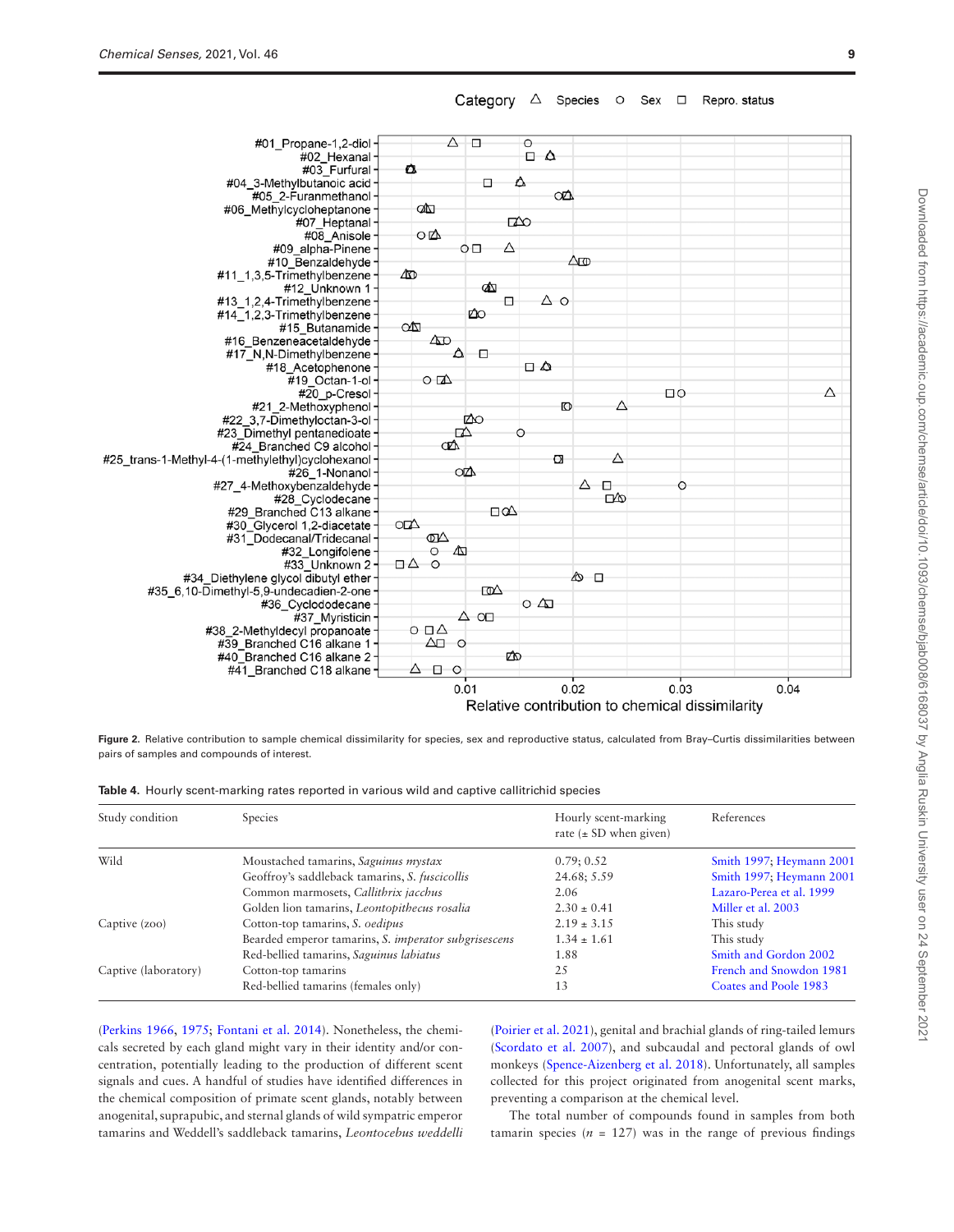in primate semiochemistry: [Smith et al. \(2001\)](#page-11-7) found 162 compounds in scent marks of female common marmosets; [Greene and](#page-10-3) [Drea \(2014\)](#page-10-3) detected 252 compounds in the genital secretions of Coquerel's sifakas; [MacDonald et al. \(2008\)](#page-10-33) found 300 compounds in the subcaudal gland secretions of owl monkeys; but [Setchell et al.](#page-11-4) [\(2010\)](#page-11-4) found only 47 compounds in 88 swabs of mandrill sternal gland secretions; and [Delbarco-Trillo et al. \(2011\)](#page-10-29) retrieved 74 volatiles from the urine of twelve species of brown lemurs. Different methods for chemical sample collection, extraction and analyses are likely to yield different results ([Drea et al. 2013](#page-10-24); [Kücklich et al.](#page-10-46) [2017](#page-10-46)), which may have contributed to the differences observed between studies. The sample extraction technique employed, headspace SPME, was selective for the more volatile components of the samples. Indeed, the compound of highest molecular weight identified in the present study was a branched C18 alkane with a molecular weight of 254.5 g/mol and a boiling point between 302–317 °C, while other studies using different methods retrieved compounds of much higher molecular weight (e.g. squalene, with a molecular weight of 411 g/mol, retrieved from mandrill scent gland secretions; [Setchell et al. 2010](#page-11-4)). Moreover, the most volatile components could have dissipated soon after being secreted, before sampling. Therefore, the true *odor bouquet* conveyed in individual callitrichid scent marks is likely to be more complex than the assemblage of compounds retrieved in this study.

The compounds of interest identified in this study  $(n = 41)$  were mainly hydrocarbons, alcohols, aldehydes, and ketones, sometimes containing an aromatic group, many of which have been reported in secretions or urine of other primates and other mammalian taxa, mainly carnivores, rodents and artiodactyls ([Supplementary Table](http://academic.oup.com/chemse/article-lookup/doi/10.1093/chemse/bjab008#supplementary-data) [S2\)](http://academic.oup.com/chemse/article-lookup/doi/10.1093/chemse/bjab008#supplementary-data). Hexanal [#02], 3-methylbutanoic acid [#04], heptanal [#07], benzaldehyde [#10], acetophenone [#18], and *p*-cresol [#20] were particularly widespread compounds, reported in over 27 different mammalian taxa ([Supplementary Table S2\)](http://academic.oup.com/chemse/article-lookup/doi/10.1093/chemse/bjab008#supplementary-data). Because of the very limited number of samples in this study, it is not possible to come to specific conclusions as to the chemical differences between species, sex and reproductive status. However, we note that a few of the identified compounds appeared to be specific to single sample categories. Notably, 1,3,5-trimethylbenzene [#11], 1,2,3-trimethylbenzene [#13] and 1,2,4-trimethylbenzene [#14] were unique to cotton-top tamarins; propane-1,2-diol [#01], butanamide [#15], an unknown C9 branched alcohol [#24], *trans*-1-methyl-4-(1-methylethyl) cyclohexanol [#25], longifolene [#32], diethylene glycol dibutyl ether [#34], an unknown C16 branched alkane [#39] and an unknown C18 branched alkane [#41] to emperor tamarins. A single compound, longifolene [#32], was uniquely found in female emperor tamarins. Further work is, however, required, including more animals and repeated sampling of individuals, before any firm conclusions can be drawn about the semiochemical role of these compounds at the level of species, sex, or reproductive status.

Several of the compounds found may have not been directly produced by the animals. In particular, anisole [#08],  $\alpha$ -pinene [#09], *p*-cresol [#20], 2-methoxyphenol [#21], and longifolene [#32] are definitely of non-mammalian origin, because their metabolic pathway only exists in plants, fungi, and bacteria [\(Charpentier et al.](#page-10-47) [2012\)](#page-10-47). These compounds may originate from diet, in which case they are secreted as unmetabolized compounds. [Ferkin et al. \(1997\)](#page-10-48) experimentally demonstrated that differences in diet affected the attractiveness of meadow voles, *Microtus pennsylvaticus*, to the other sex, although the exact mechanism by which this happened was not elucidated. Moreover, commensal bacteria present in the scent glands or on the skin may take an active part in the chemical composition

of the secretions [\(Theis et al. 2013](#page-11-28); [Leclaire et al. 2017](#page-10-1)). In addition, some compounds of plant origin may have been incorporated into the swabs during sampling and correspond to the odor of the substrate branches themselves, or to contamination of the surface swabbed by food remains and/or excrement. Nevertheless, callitrichids, like other animals, may very well use such extraneous compounds as semiochemicals, even if they do not directly produce them.

Our study revealed differences in scent-marking behavior and semiochemistry of captive cotton-top and emperor tamarins at the levels of species, sex and reproductive status. We identified 41 compounds of possible semiochemical importance in tamarins. Further research is necessary to establish their semiochemical role, if any. In particular, combining chemical analyses with behavioral bioassays, in which odors are experimentally presented to target animals, may be a good way to reach further into understanding the variable function of the diverse forms of chemical cues used in olfactory communication (e.g. in common marmosets, [Smith et al. 1997](#page-11-29); [Smith and](#page-11-25) [Abbott 1998;](#page-11-25) in ring-tailed lemurs, [Greene and Drea 2014](#page-10-3); [Shirasu](#page-11-30) [et al. 2020](#page-11-30)). Moreover, comparing the present study on ecologically similar yet geographically distinct tamarin species, to studies of co-occurring species which do not form mixed-species groups, as well as co-occurring species which form mixed-species groups, would provide a more comprehensive model system to demonstrate the role of chemosignaling in species recognition mechanisms. Since our results were collected non-invasively by swabbing deposited scent marks, they constitute a promising method for the study of animal olfactory communication, applicable to field settings and for the study of elusive animals.

#### **Conflict of interest**

The authors declare that they have no conflict of interest.

# **Funding**

Funding was provided to ACP by a PhD studentship from Anglia Ruskin University.

#### **Data Availability**

[Supplementary material](http://academic.oup.com/chemse/article-lookup/doi/10.1093/chemse/bjab008#supplementary-data) can be accessed at [http://www.chemse.oxfordjournals.](http://www.chemse.oxfordjournals.org) [org](http://www.chemse.oxfordjournals.org). The data and R code supporting this article are available at [https://github.](https://github.com/AlicePoirier/Poirier-et-al_ChemSenses_data_Feb2021) [com/AlicePoirier/Poirier-et-al\\_ChemSenses\\_data\\_Feb2021.](https://github.com/AlicePoirier/Poirier-et-al_ChemSenses_data_Feb2021)

# **Acknowledgements**

We thank the British and Irish Association of Zoos and Aquariums, as well as the zookeepers and research coordinators at Twycross Zoo, Paradise Wildlife Park and Drayton Manor Park for their help and support. We are grateful to J. Hooson, L. Ferguson, S. Hall and L. Gautam from Anglia Ruskin University for their guidance with chemical analyses, and to S. Vaglio from University of Wolverhampton for lending us equipment and providing advice on chemical interpretation.

# **References**

- <span id="page-9-1"></span>Andersen KF, Vulpius T. 1999. Urinary volatile constituents of the lion, *Panthera leo*. *Chem Senses*. 24(2):179–189.
- <span id="page-9-2"></span>Andreolini F, Jemiolo B, Novotny M. 1987. Dynamics of excretion of urinary chemosignals in the house mouse (*Mus musculus*) during the natural estrous cycle. *Experientia*. 43(9):998–1002.
- <span id="page-9-0"></span>Beehner JC, Lu A. 2013. Reproductive suppression in female primates: a review. *Evol Anthropol*. 22(5):226–238.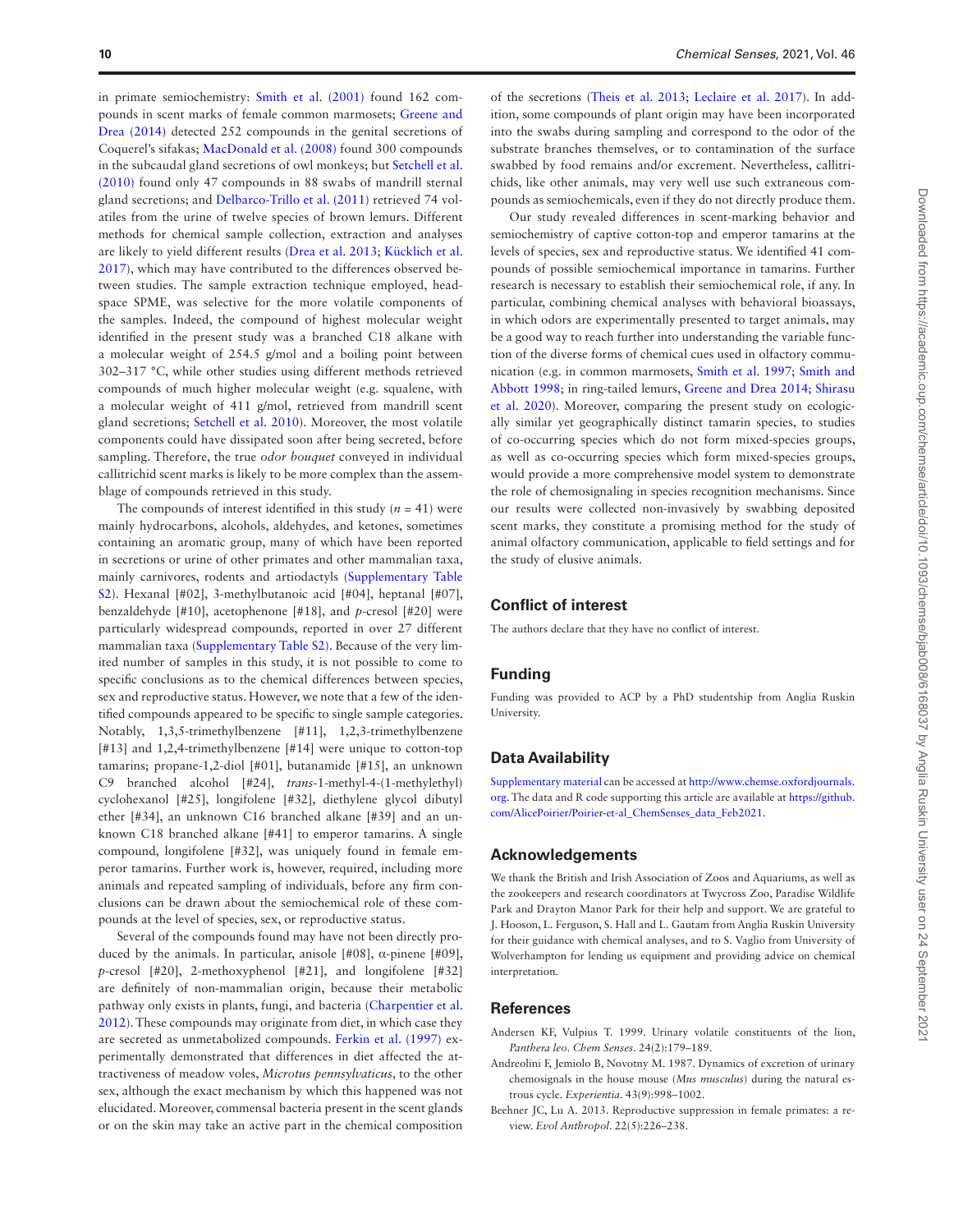- <span id="page-10-23"></span>Birkemeyer CS, Thomsen R, Jänig S, Kücklich M, Slama A, Weiß BM, Widdig A. 2016. Sampling the body odor of primates: cotton swabs sample semivolatiles rather than volatiles. *Chem Senses*. 1–11.
- <span id="page-10-26"></span>Brooks ME, Kristensen K, van Benthem KJ, Magnusson A, Berg CW, Nielsen A, Skaug HJ, Mächler M, Bolker BM. 2017. glmmTMB balances speed and flexibility among packages for zero-inflated generalized linear mixed modeling. *R J*. 9:378–400.
- <span id="page-10-0"></span>Brown RE, Macdonald DW. 1985. *Social odours in mammals*. Oxford, UK: Oxford University Press.
- <span id="page-10-4"></span>Buesching CD, Waterhouse JS, Macdonald DW. 2002a. Gas-chromatographic analyses of the subcaudal gland secretion of the European badger (*Meles meles*), part I: chemical differences related to individual parameters. *J Chem Ecol*. 28(1):41–56.
- <span id="page-10-5"></span>Buesching CD, Waterhouse JS, Macdonald DW. 2002b. Gas-chromatographic analyses of the subcaudal gland secretion of the European badger (*Meles meles*), part II: time-related variation in the individual-specific composition. *J Chem Ecol*. 28(1):57–69.
- <span id="page-10-47"></span>Charpentier MJE, Barthes N, Proffit M, Bessière JM, Grison C. 2012. Critical thinking in the chemical ecology of mammalian communication: roadmap for future studies. *Funct Ecol*. 26:769–774.
- <span id="page-10-31"></span>Coates A, Poole TB. 1983. The behavior of the callitrichid monkey, *Saguinus labiatus labiatus*, in the laboratory. *Int J Primatol*. 4:339–371.
- <span id="page-10-44"></span>Converse LJ, Carlson AA, Ziegler TE, Snowdon CT. 1995. Communication of ovulatory state to mates by female pygmy marmosets, *Cebuella pygmaea*. *Anim Behav*. 49:615–621.
- <span id="page-10-29"></span>Delbarco-Trillo J, Burkert BA, Goodwin TE, Drea CM. 2011. Night and day: the comparative study of strepsirrhine primates reveals socioecological and phylogenetic patterns in olfactory signals. *J Evol Biol*. 24(1):82–98.
- <span id="page-10-41"></span>Dixson AF. 2012. *Primate sexuality: comparative studies of the prosimians, monkeys, apes, and human beings*. Oxford: Oxford University Press.
- <span id="page-10-8"></span>Drea CM. 2015. D'scent of man: a comparative survey of primate chemosignaling in relation to sex. *Horm Behav*. 68:117–133.
- <span id="page-10-24"></span>Drea CM, Boulet M, Delbarco-Trillo J, Greene LK, Sacha CR, Goodwin TE, Dubay GR. 2013. The "secret" in secretions: methodological considerations in deciphering primate olfactory communication. *Am J Primatol*. 75(7):621–642.
- <span id="page-10-14"></span>Epple G. 1974. Olfactory communication in South American primates. *Ann N Y Acad Sci*. 237(0):261–278.
- <span id="page-10-12"></span>Epple G, Belcher AM, Kuderling I, Seller U, Scolnick L, Greenfield KL, Smith AB. 1993. Making sense out of scents: species differences in scent glands, scent-marking behaviour, and scent-mark composition in the Callitrichidae. In: Rylands AB, editor. *Marmosets and tamarins: systematics, behaviour and ecology*. Oxford: Oxford Science. p. 123–151.
- <span id="page-10-48"></span>Ferkin MH, Sorokin ES, Johnston RE, Lee CJ. 1997. Attractiveness of scents varies with protein content of the diet in meadow voles, *Microtus pennsylvanicus*. *Anim Behav*. 53:133–141.
- <span id="page-10-13"></span>Fontani S, Tanteri G, Vaglio S, Delfino G, Moggi-Cecchi J. 2014. Histology of the suprapubic and anogenital cutaneous glands in male cotton top tamarins (*Saguinus oedipus*). *Folia Primatol (Basel)*. 85(2):109–118.
- <span id="page-10-21"></span>French JA, Abbott DH, Scheffler G, Robinson JA, Goy RW. 1983. Cyclic excretion of urinary oestrogens in female tamarins (*Saguinus oedipus*). *J Reprod Fertil*. 68(1):177–184.
- <span id="page-10-42"></span>French JA, Abbott DH, Snowdon CT. 1984. The effect of social environment on estrogen excretion, scent marking, and sociosexual behavior in tamarins (*Saguinus oedipus*). *Am J Primatol*. 6(3):155–167.
- <span id="page-10-39"></span>French JA, Cleveland J. 1984. Scent-marking in the tamarin, *Saguinus oedipus*: sex differences and ontogeny. *Anim Behav*. 32:615–623.
- <span id="page-10-30"></span>French JA, Snowdon CT. 1981. Sexual dimorphism in responses to unfamiliar intruders in the tamarin, *Saguinus oedipus*. *Anim Behav*. 29:822–829.
- <span id="page-10-3"></span>Greene LK, Drea CM. 2014. Love is in the air: sociality and pair bondedness influence sifaka reproductive signalling. *Anim Behav*. 88:147–156.
- <span id="page-10-6"></span>Greene LK, Grogan KE, Smyth KN, Adams CA, Klager SA, Drea CM. 2016a. Mix it and fix it: functions of composite olfactory signals in ring-tailed lemurs. *R Soc Open Sci*. 3(4):160076.
- <span id="page-10-36"></span>Greene LK, Wallen TW, Moresco A, Goodwin TE, Drea CM. 2016b. Reproductive endocrine patterns and volatile urinary compounds of *Arctictis binturong*: discovering why bearcats smell like popcorn. *Naturwissenschaften*. 103(5–6):37.
- <span id="page-10-2"></span>Hagey L, MacDonald E. 2003. Chemical cues identify gender and individuality in Giant pandas (*Ailuropoda melanoleuca*). *J Chem Ecol*. 29(6):1479–1488.
- <span id="page-10-27"></span>Hartig F. 2020. *DHARMa: residual diagnostics for hierarchical (multi-level/ mixed) regression models. R package version 0.3.1*.
- <span id="page-10-32"></span>Heymann EW. 1998. Sex differences in olfactory communication in a primate, the moustached tamarin, *Saguinus mystax* (Callitrichinae). *Behav Ecol Sociobiol*. 43:37–45.
- <span id="page-10-17"></span>Heymann EW. 2001. Interspecific variation of scent-marking behaviour in wild tamarins, *Saguinus mystax* and *Saguinus fuscicollis*. *Folia Primatol (Basel)*. 72(5):253–267.
- <span id="page-10-7"></span>Heymann EW. 2006. The neglected sense-olfaction in primate behavior, ecology, and evolution. *Am J Primatol*. 68(6):519–524.
- <span id="page-10-20"></span>Huck M, Löttker P, Böhle UR, Heymann EW. 2005. Paternity and kinship patterns in polyandrous moustached tamarins (*Saguinus mystax*). *Am J Phys Anthropol*. 127(4):449–464.
- <span id="page-10-34"></span>Jordan NR, Manser MB, Mwanguhya F, Kyabulima S, Rüedi P, Cant MA. 2011. Scent marking in wild banded mongooses. 1. Sex-specific scents and overmarking. *Anim Behav*. 81:31–42.
- <span id="page-10-9"></span>Kemp C, Kaplan G. 2012. Olfactory cues modify and enhance responses to visual cues in the common marmoset (*Callithrix jacchus*). *J Primatol*. 1:1–12.
- <span id="page-10-46"></span>Kücklich M, Möller M, Marcillo A, Einspanier A, Weiß BM, Birkemeyer C, Widdig A. 2017. Different methods for volatile sampling in mammals. *PLoS One*. 12:1–18.
- <span id="page-10-43"></span>Kücklich M, Weiß BM, Birkemeyer C, Einspanier A, Widdig A. 2019. Chemical cues of female fertility states in a non-human primate. *Sci Rep*. 9(1):13716.
- <span id="page-10-15"></span>Lazaro-Perea C, Snowdon CT, Maria de Fátima A. 1999. Scent-marking behavior in wild groups of common marmosets (*Callithrix jacchus*). *Behav Ecol Sociobiol*. 46:313–324.
- <span id="page-10-1"></span>Leclaire S, Jacob S, Greene LK, Dubay GR, Drea CM. 2017. Social odours covary with bacterial community in the anal secretions of wild meerkats. *Sci Rep*. 7(1):3240.
- <span id="page-10-33"></span>Macdonald EA, Fernandez-Duque E, Evans S, Hagey LR. 2008. Sex, age, and family differences in the chemical composition of owl monkey (*Aotus nancymaae*) subcaudal scent secretions. *Am J Primatol*. 70(1):12–18.
- <span id="page-10-37"></span>Marneweck C, Jürgens A, Shrader AM. 2017. Dung odours signal sex, age, territorial and oestrous state in white rhinos. *Proc R Soc B Biol Sci*. 284:1–9.
- <span id="page-10-22"></span>Martin P, Bateson P. 2007. *Measuring behaviour: an introductory guide*. Cambridge University Press.
- <span id="page-10-16"></span>Miller KE, Laszlo K, Dietz JM. 2003. The role of scent marking in the social communication of wild golden lion tamarins, *Leontopithecus rosalia*. *Anim Behav*. 65:795–803.
- <span id="page-10-10"></span>Nevo O, Heymann EW. 2015. Led by the nose: Olfaction in primate feeding ecology. *Evol Anthropol*. 24(4):137–148.
- <span id="page-10-28"></span>Oksanen J, Blanchet FG, Friendly M, Kindt R, Legendre P, McGlinn D, Minchin PR, O'Hara RB, Simpson GL, Solymos P, et al. 2020. *Vegan: community ecology package. R package version 2.5–7*.
- <span id="page-10-11"></span>Perkins EM Jr. 1966. The skin of primates. XXXI. The skin of the black-collared tamarin (*Tamarinus nigricollis*). *Am J Phys Anthropol*. 25(1):41–69.
- <span id="page-10-38"></span>Perkins EM. 1975. Phylogenetic significance of the skin of New World monkeys (order primates, infraorder Platyrrhini). *Am J Phys Anthropol*. 42(3):395–423.
- <span id="page-10-40"></span>Pfefferle D, Brauch K, Heistermann M, Hodges JK, Fischer J. 2008. Female Barbary macaque (*Macaca sylvanus*) copulation calls do not reveal the fertile phase but influence mating outcome. *Proc Biol Sci*. 275(1634):571–578.
- <span id="page-10-45"></span>Poirier AC, Waterhouse JS, Watsa M, Erkenswick GA, Moreira LAA, Tang J, Dunn JC, Melin AD, Smith AC. 2021. On the trail of primate scent signals: a field analysis of callitrichid scent-gland secretions by portable gas chromatography-mass spectrometry. *Am J Primatol*. 83(3):e23236.
- <span id="page-10-25"></span>R Core Team. 2020. *R: A language and environment for statistical computing*.
- <span id="page-10-35"></span>Rosell F, Jojola SM, Ingdal K, Lassen BA, Swenson JE, Arnemo JM, Zedrosser A. 2011. Brown bears possess anal sacs and secretions may code for sex. *J Zool*. 283:143–152.
- <span id="page-10-18"></span>Rylands AB. 1993. *Marmosets and tamarins: systematics, ecology and behavior*. Oxford: Oxford University Press.
- <span id="page-10-19"></span>Rylands AB, Heymann EW, Lynch Alfaro J, Buckner JC, Roos C, Matauschek C, Boubli JP, Sampaio R, Mittermeier RA. 2016. Taxonomic review of the New World tamarins (Primates: Callitrichidae). *Zool J Linn Soc*. 177:1003–1028.